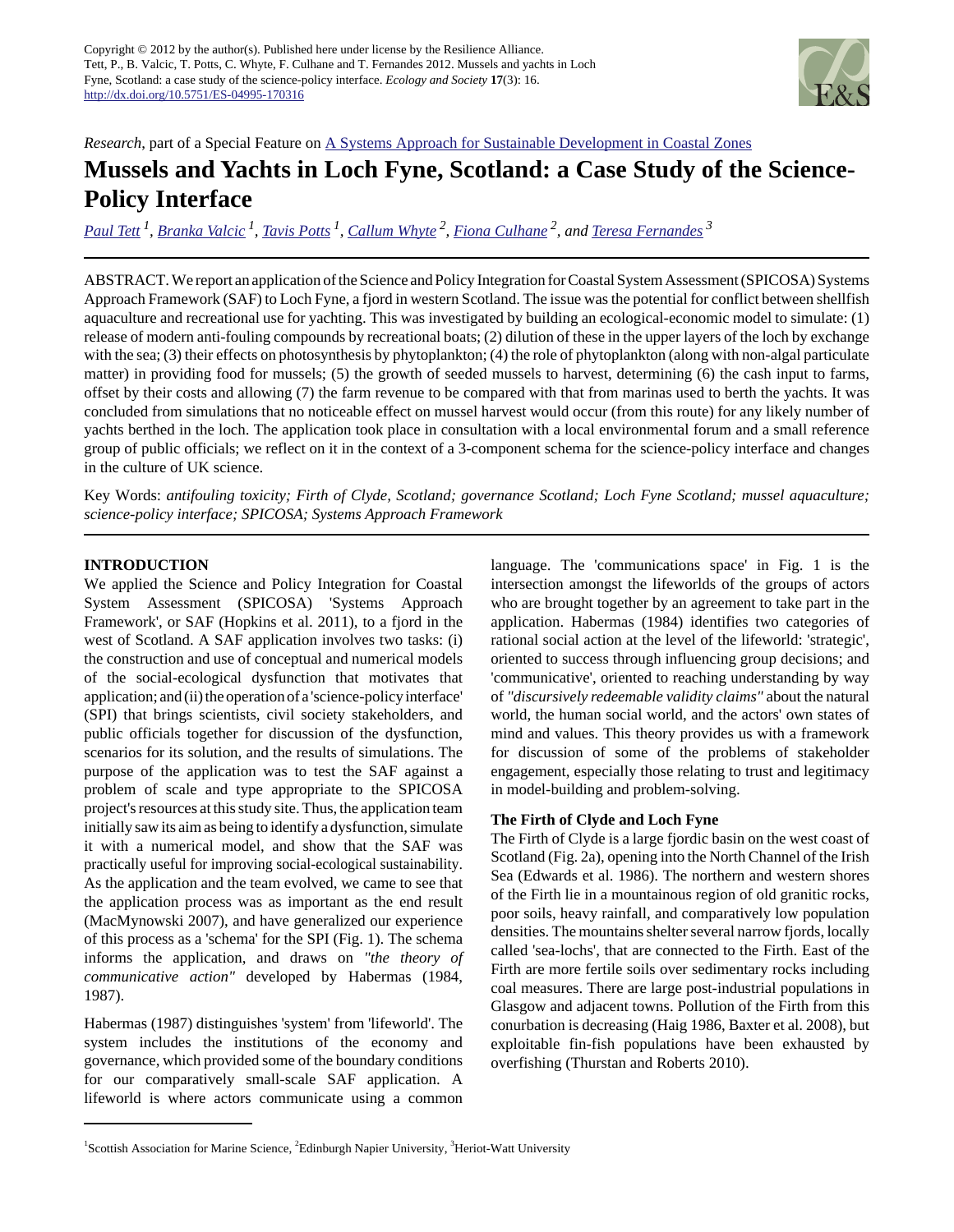**Fig. 1**. The Science-Policy Interface as conceptualized for this Systems Approach Framework (SAF) application (Tett and Sandberg 2011). Institutions are shown as sharpcornered rectangles, groups of actors as round-cornered rectangles. 'Knowledge', 'decision' and 'deliberation' refer to the characterizing features, for present purposes, of each group of actors. Three levels of governance (constitutional, collective, and operational) are shown. It is a key feature of this schema that only legal persons in civil society can have 'interests' in relation to the application 'Issue', i.e. can be 'stakeholders' in a strict sense. Actors from the institutions of Science and Governance are supposed to be neutral in relation to the differences between the scenarios comprised in the Issue package.



Sea-lochs, characteristic features of Scotland's northern and western coasts, are long and narrow arms of the sea. Many are fjords, glacially deepened basins with one or more sills that restrict exchange. Loch Fyne (fig. 2b) is amongst the longest and deepest of these Scottish fjords. Its inner part ('upper Loch Fyne') is separated by a sill from the outer part ('lower Loch Fyne') in which the deep water is contiguous with that in the Firth of Clyde. Whereas the deep water in both basins can remain isolated from the upper waters and atmosphere for months, the superficial waters comprise a circulation driven by freshwater inflow, tide and wind (Edwards et al. 1986, Tett et al. 1986, Simpson and Rippeth 1993).

Although there is a diversity of settlement pattern along Loch Fyne's coastline of 173 km, including small towns, villages and scattered dwellings, there is little development along the shoreline, and semi-native woodland often extends down to the tidemark. The main trunk road follows the coast and gives spectacular views. These features, and the easy access from

**Fig. 2**. Map of the study area. (a) location of the Firth of Clyde and the main study area (Loch Fyne, within the red box) within Scotland. The position of Loch Creran, used for testing the physical-biological model, is also shown. (b) Loch Fyne as defined for the purposes of modeling, and showing relevant features.

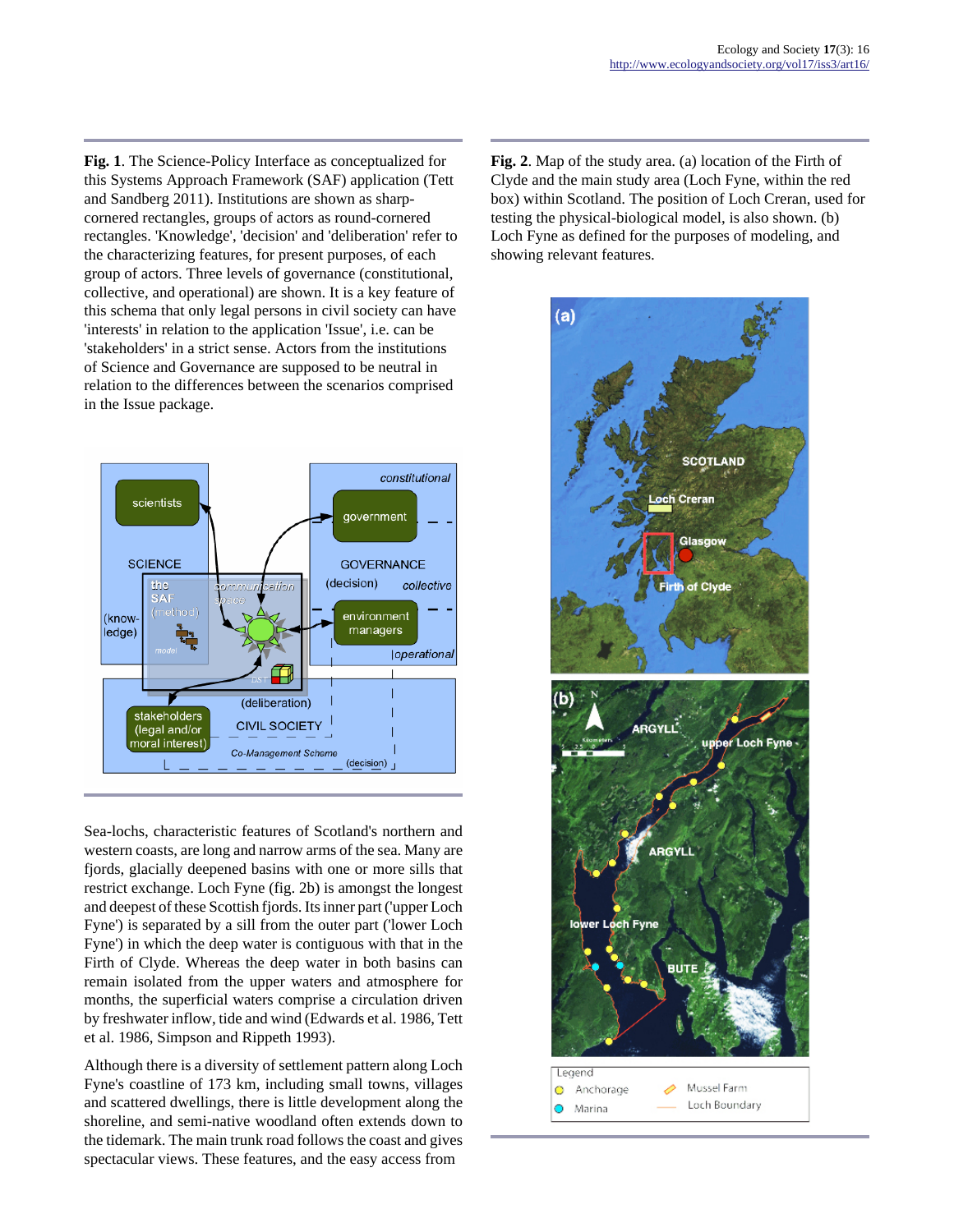urban lowland Scotland, explain why the area comes under high pressure from tourism. In contrast to the under-developed nature of the coastal land, the loch itself is exploited commercially (shell-fisheries and aquaculture) and recreationally (diving, boating).

#### **Governance**

Table 1 shows the tiers of decision making that are relevant to the management of the coastal zone in the Firth of Clyde. Scotland has devolved powers within the United Kingdom (UK), itself a member state of the European Union (EU). The UK has a Government and Parliament in Westminster (London), responsible for most offshore and international, including EU, environmental issues and negotiations. In Scotland, many administrative and some legislative responsibilities have been devolved to the Scottish Government and Parliament at Holyrood (Edinburgh). In terms of marine policy, Scotland is mainly responsible for infrastructure, fisheries and environmental management and regulation within the inshore (12 nautical miles) region. Future responsibilities will extend further offshore.

For policy direction, marine planning, and licensing of activity, Marine Scotland is the key government department. The Scottish Environment Protection Agency is the main environmental regulator. It is a public body overseen by the Scottish Government and implements UK and Scottish transpositions of European Union legislation relating to pollution and coastal water management (e.g. the Water Framework Directive). Scottish Natural Heritage is the agency that is responsible for regulating and providing statutory advice on nature conservation, for example, in relation to the EU Habitats and Birds Directives. Local authorities such as the Argyll and Bute Council are the third tier of government. The elected Council and its appointed officers manage local services and planning in the former counties of Argyll (on the mainland, together with some islands) and Bute (a large island within the Firth of Clyde, Fig. 2b).

The Integrated Coastal Zone Management (ICZM) policy context and process was changing at the time of this study, culminating in the passing into law in 2010 of the Marine (Scotland) Act. This requires the Scottish Government to prepare marine plans, and local authorities to take account of them. Argyll and Bute Council is responsible for the western part of the Firth of Clyde, including Loch Fyne, and is required to publish policies and zoning plans, and to approve individual applications for development. The council released the first draft of an ICZM plan for Loch Fyne in 2008 (Argyll and Bute Council 2008), identifying the following issues: (1) coastal development and employment; (2) the scale and location of shellfish and fin-fish farms; (3) nature conservation and maintaining a healthy, clean, and productive marine environment; (4) proactive management, enhancement and diversification of recreational and tourism activities and aquaculture; and (5) management of scenic coastal areas.

For several decades, from 1975 until 1996, administrative counties surrounding the Firth of Clyde, or containing rivers draining into it, were part of the Strathclyde Region of local government. The dissolution of this tier of government did not remove the need for environmental management across the Firth, and the Clyde Forum (Box 1) now provides a place for discussing common interests in such management.

**Box 1:** The Clyde Forum is a voluntary partnership of local authorities, organizations, businesses and communities committed to working towards integrated, sustainable management of the Clyde's environmental, economic and community resources.

Its membership includes:

Local governments (which have planning duties and powers), e.g. Argyll and Bute Council

Scottish Government agencies, including: Scottish Environment Protection Agency (SEPA), and Scottish Natural Heritage (SNH)

Other public-sector bodies, such as the Crown Estate (which manages former royal lands), Highlands & Islands Enterprise (a regional development agency), and Glasgow and the Clyde Valley Strategic Development Planning Authority

Broader social actors and community groups such as COAST (Community of Arran Seabed Trust), recreational fishermens' and sailors' associations, and national charities such as the Royal Society for the Protection of Birds

Private-sector companies, such as Loch Fyne Oysters Ltd. (involved in aquaculture and its products) and Clydeport Operations Ltd (formerly the public-owned Clyde Port Authority, which was sold to a management buy-out in 1992, and became a subsidiary of Peel Holdings plc in 2003).

Institutions representing commercial users, such as the Association of Scottish Shellfish Growers and the Clyde Fishermen's Association

Academic institutions, such as the University Marine Biological Station, Millport and the Department of Geography & Topographical Sciences, University of Glasgow

#### It is funded by:

Scottish Natural Heritage; The Crown Estate; Clydeport; Marine Scotland (the Scottish Government's "lead marine management organization"); Glasgow and the Clyde Valley Strategic Development Planning Authority.

Source: [clydeforum.com](http://clydeforum.com/) 

## **Conflicts**

Conflicts amongst human uses of a water-body such as Loch Fyne can be seen as sectoral (e.g., leisure industries versus aquaculture) or functional (e.g., the potential of the waste from finfish aquaculture to cause eutrophication; Tett 2008). Such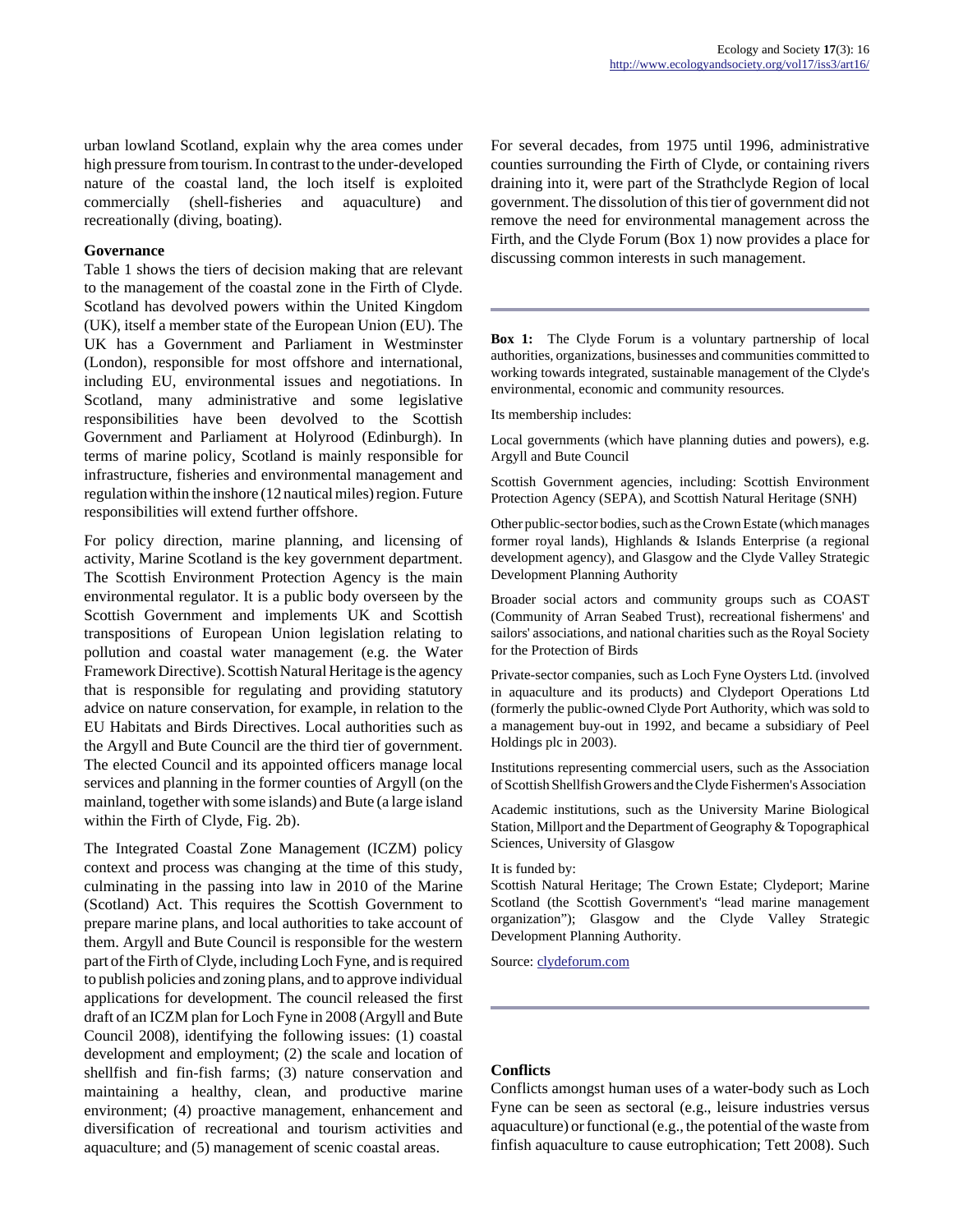# **Table 1**. Institutions of Governance relevant to matters described this paper

|    | T-Level<br>ier (fig. $1$ ) | Deliberative &<br>legislative                                                  | Executive                                                                                                                  | relevant functions                                                                                                                     | example relevant instruments                                                                                                                                                                                                                                                                                                                                                                                                                     | external influences                                                                                            |
|----|----------------------------|--------------------------------------------------------------------------------|----------------------------------------------------------------------------------------------------------------------------|----------------------------------------------------------------------------------------------------------------------------------------|--------------------------------------------------------------------------------------------------------------------------------------------------------------------------------------------------------------------------------------------------------------------------------------------------------------------------------------------------------------------------------------------------------------------------------------------------|----------------------------------------------------------------------------------------------------------------|
|    |                            | 1 constitutional European Parliament & European<br><b>Council of Ministers</b> | Commission                                                                                                                 | issues Directives and<br>monitors<br>implementation                                                                                    | Directives: Dangerous Substances<br>(1976/464/ EEC as amended); Shellfish<br>Hygiene (1991/492/EEC); Habitats<br>(R1992/32/EEC); Water Framework<br>$(2000/60/EC)$ ; Shellfish Waters<br>(2006/113/EC, replacing 79/923/EEC)                                                                                                                                                                                                                     |                                                                                                                |
|    | / collective               | 2 constitutional UK Parliament<br>('Westminster')                              | UK Government                                                                                                              | passes Acts, makes<br>Regulations, monitors<br>compliance                                                                              | Control of Pollution Act 1974; Marine<br>and Coastal Act 2009; Conservation<br>(Natural Habitats, &c.) Regulations 1994<br>(as amended); Surface Waters (Shellfish) UK electorate, lobbies,<br>(Classification) (Scotland) Regulations<br>$1997^{\dagger}$ (a); Surface Waters (Dangerous<br>Substances) (Classification) (Scotland)<br>Regulations 1997 <sup>†</sup> ; Fishery Products and<br>Live Shellfish) (Hygiene) Regulations<br>1998(b) | (1) international<br>commitments, e.g.<br>Agenda 21, CBD; (2)<br>media                                         |
|    | operational                |                                                                                | <b>Crown Estates</b><br>(Board)                                                                                            | administers former UK<br>royal estates including<br>seabed to 12 nm                                                                    | sea-bed leases (for aquaculture,<br>moorings, etc.)                                                                                                                                                                                                                                                                                                                                                                                              | Monarch, Prime<br>Minister, UK Treasury                                                                        |
| /3 | 2- collective              | <b>Scottish Parliament</b><br>(from 1999)<br>('Holyrood')                      | Scottish<br>Government (SG;<br>formerly Executive)                                                                         | passes Acts, makes<br>Regulations, monitors<br>compliance                                                                              | Water Environment and Water Services<br>(Scotland) Act 2003(c); Marine<br>(Scotland) Act 2010; Water<br>Environment (Controlled Activities)<br>(Scotland) Regulations 2011<br>(WECASR)(c)                                                                                                                                                                                                                                                        | electorate, lobbies,<br>media                                                                                  |
|    | operational                |                                                                                | SG directorate:<br>Marine Scotland<br>$(since 2009)$ and<br>research sub-<br>directorate Marine<br><b>Scotland Science</b> | strategic planning;<br>develops policy;<br>monitors complianance<br>and marine status;<br>carries out research &<br>strategic planning |                                                                                                                                                                                                                                                                                                                                                                                                                                                  |                                                                                                                |
|    | operational                |                                                                                | agency: Scottish<br>Environment<br>Protection Agency<br>(SEPA)                                                             | consenting of<br>discharges and control<br>of pollution; gives<br>special protection to<br>designated 'Shellfish<br>Growing Waters'    | general binding rules, registrations, or<br>licenses under WECASR                                                                                                                                                                                                                                                                                                                                                                                |                                                                                                                |
|    | operational                |                                                                                | agency: Scottish<br>Natural Heritage<br>(SNH)                                                                              | protection of species,<br>habitats and<br>biodiversity                                                                                 | implementation of Habitats regulations                                                                                                                                                                                                                                                                                                                                                                                                           |                                                                                                                |
|    | 3 operational              | Firth of Clyde Forum                                                           |                                                                                                                            | deliberative<br>harmonization of<br>management of social,<br>economic and<br>ecological resources by<br>component bodies               | Firth of Clyde Sustainable Marine<br>Environment Initiative (SMEI)                                                                                                                                                                                                                                                                                                                                                                               | nongovernmental<br>organizations,<br>commercial<br>companies, and other<br>interest groups in Civil<br>Society |
|    | collective                 | Argyll & Bute Council Argyll & Bute                                            | Council (ABC)                                                                                                              | oversees local<br>operation of national<br>legislation                                                                                 |                                                                                                                                                                                                                                                                                                                                                                                                                                                  | electorate                                                                                                     |
|    | operational                |                                                                                | ABC department:<br>Planning                                                                                                | local strategic planning<br>including ICZM;<br>consenting<br>developments                                                              | <b>Integrated Coastal Zone Management</b><br>Plan Loch Fyne; development approvals                                                                                                                                                                                                                                                                                                                                                               |                                                                                                                |
|    | operational                |                                                                                | SEPA: regional<br>office                                                                                                   | SEPA operational<br>functions in the Firth of<br>Clyde and Loch Fyne                                                                   | discharge consents                                                                                                                                                                                                                                                                                                                                                                                                                               |                                                                                                                |

† denotes laws made at Westminster solely for its Scottish jurisdiction before the recreation of the Scottish parliament in 1999. (a .. c) refer to transpositions of EC into UK or Scottish law. (a) transposes the Shellfish Waters; (b) transposes the Shellfish Hygiene Directive; (c) transpose the Water Framework Directive.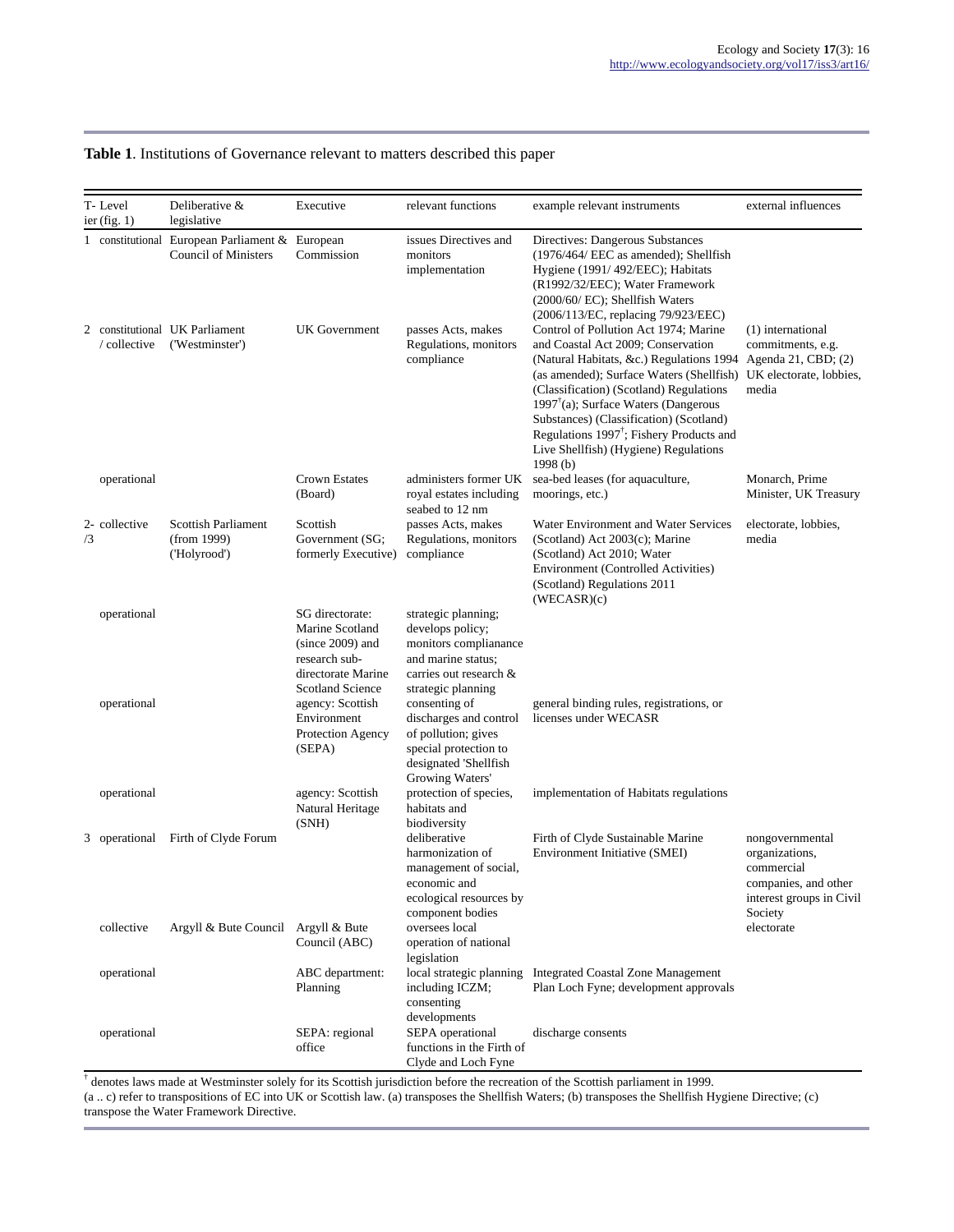conflicts can be ameliorated by several means. Spatial planning, including the designation of conservation areas, separates conflicting uses. Harmful effects can be reduced by regulation of fisheries or prevention of pollution.

Tourists are attracted by good environmental conditions, but can impact on those conditions and on other users of ecosystem services. Likely interactions between shellfish farming and recreational boating in Loch Fyne exemplify some of the matters of concern if tourism increases as envisaged (Tourism Strategy Group 2006).

Scottish marine aquaculture is dominated, in both amount and value, by salmon farming (Ministry of the Environment, Scotland 2009). However in some inshore waters, such as Loch Fyne, shellfish farming is an important part of the local economy (Argyll and Bute Council 2008). In 2005, common (or blue) mussels (*Mytilus edulis*), king scallops (*Pecten maximus*), queen scallops (*Aequipecten opercularis*), and (pacific) oysters (*Crassostrea gigas*), were under cultivation in the loch, with about 20 people employed in farms and immediate processing. Annual production was about 100 tonnes each of mussels, oysters and scallops. Most of this production was marketed through a single large company, turning over about £10 million per year, employing 109 people in the study area, contributing £1.94 million in salaries and spending £2.37 million with suppliers in the west of Scotland (Argyll and Bute Council 2008). Much of the loch's coastal strip is a designated 'Shellfish Growing Water' (SEPA 2010) under UK transposition of the EU Shellfish Waters Directive. The strip is monitored by SEPA for water quality, and, by the Food Standards Agency, to ensure that the shellfish are fit for human consumption under the EU Shellfish Hygiene Directive (SEPA 2011).

It was estimated that the turnover from recreation and tourism in Loch Fyne totaled £35.8 million in 2005, with Gross Value Added of £11.5 million in 2005, and 630 people employed locally (Argyll and Bute Council 2008). Of the recreational industries, sailing was the biggest single generator of economic activity. Before 2007 there were in Loch Fyne around 100 boat moorings and berths available to visitors. Developments in two marinas has increased this number to over 300, suggesting an annual income of about £2.1 million from a mean spend per boat of £7,000 (Argyll and Bute Council 2008).

Aquaculture, especially shellfish farming, depends on good water quality both to maintain the health of the cultivated animals and to keep them safe to eat. Marinas can deteriorate water quality through sewage discharges, litter, and leaching of anti-foulants from boat hulls. Shellfish contaminated with sewage bacteria require costly depuration, although the contamination can be avoided by retaining sewage on ships and pumping ashore to treatment facilities. Pleasure craft, and mooring structures in marinas, are painted with chemicals to inhibit the growth of 'fouling', i.e., of seaweeds and encrusting animals, on their submerged parts. Since these compounds were designed to poison marine biota (Readman 2006), it is unsurprising that early types such as tributyltin (TBT) had widespread harmful effects, including a case of damage to farmed oysters by TBT leached from salmon cages (Balls 1987). Since 1997, TBT has been banned from use in UK coastal waters by regulations under the (UK) Control of Pollution Act 1974. Organo-tin compounds have been replaced by chemicals using copper and zinc, intended to be less damaging to non-target marine organisms. One of these chemicals is zinc pyrithione, which has, however, been shown to interfere with photosynthesis and growth in some planktonic microalgae (Devilla et al. 2005).

Thus, conflicts between aquaculture and recreational yachting might arise from the use of space: farms interfering with navigation, for example, or marinas or shore facilities occupying potential sites for farms. Or there might be clashes through water quality, as already mentioned. Conversely, there might be mutual benefit. Visitors provide a market for farmed fish and shellfish, and local people might profit from increased employment and infrastructural development.

# **METHODS**

## **Issue Resolution and the 'Issue'**

'Issue Resolution' is the task that starts the SAF's first step of 'System Design' (Hopkins et al. 2011). A stakeholder-policy mapping exercise (Vanderlinden et al. 2010) for the Firth of Clyde region was started in 2007, leading to discussions with stakeholder groups, directly and by way of the Clyde Forum, in order to gauge the decision-making environment and explore the policy issues in Table 2. The following Issue was jointly agreed with the Forum: *the implications of increased leisure and tourist use of the Firth of Clyde*.

In order to narrow the matter of concern, and align it with available skills, the scientific team proposed that the Issue should concern: *the interactions between yachting and shellfish mariculture on the scale of a sea-loch, specifically, Loch Fyne*.

As thus framed, this Issue was not the highest priority for the members of the Forum, for whom spatial planning (e.g. to achieve an optimum distribution of mussel farms and yacht marinas within the loch) was a dominant concern. Nevertheless, the identification of 'loch-scale' rather than 'loch-resolving' allowed us to draw on existing, comparatively simple, box-models of lochs (Laurent et al. 2006, Portillo et al. 2009). These models could be easily implemented in the ExtendSim software adopted as standard in SPICOSA, rather than requiring the expensive and time-consuming programming of a spatially-resolving biological-hydrodynamic model. So far as the application team was concerned, the Issue seemed appropriate for a test of the SAF because it combined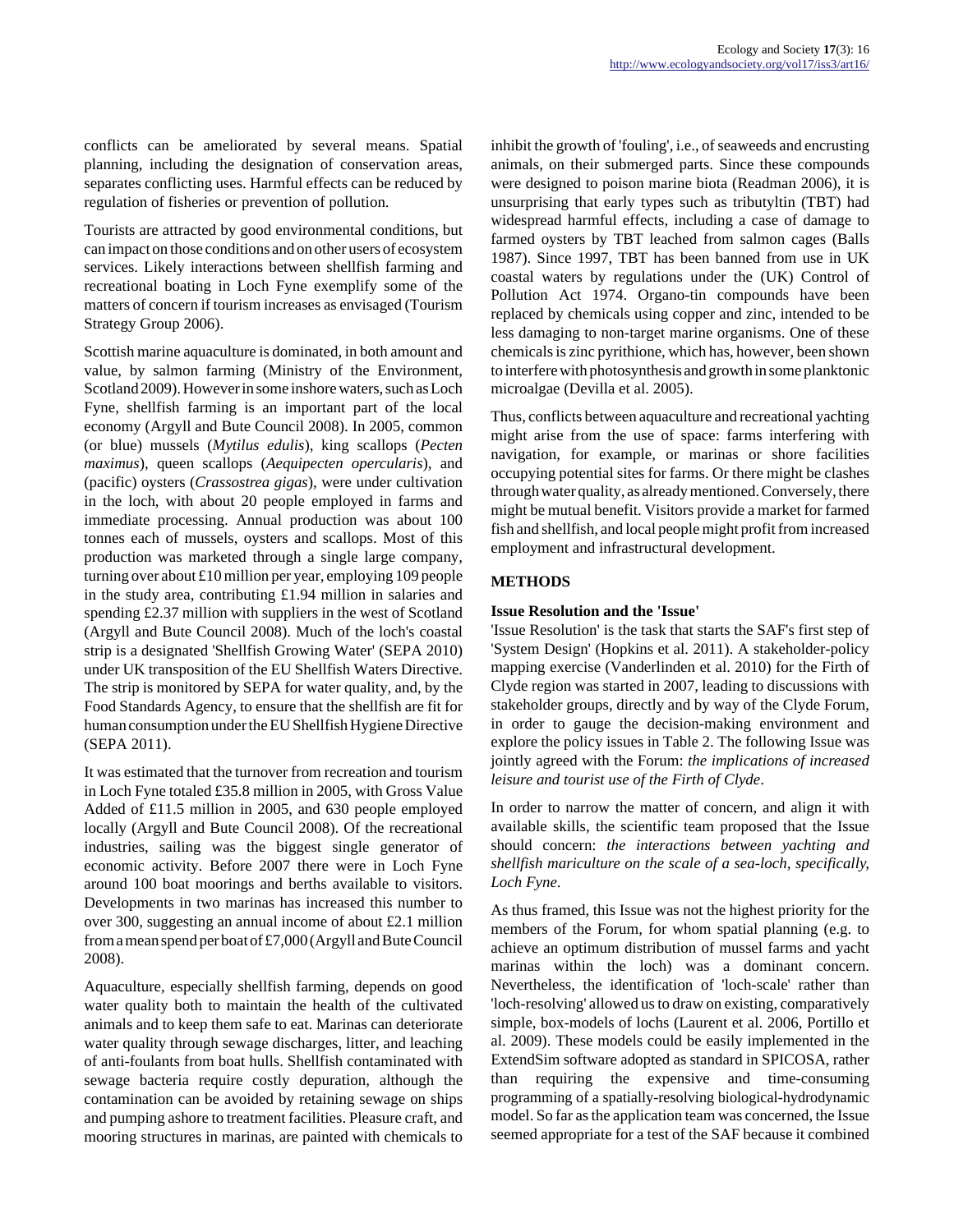#### **Table 2**. Potential Policy Issues

| Human Activity                                                                                                                | Objective                                                                                                                    |                                                                                                                                                           | Indicators of                                                                                                                                                                                                                                       |                                                                                                                      |
|-------------------------------------------------------------------------------------------------------------------------------|------------------------------------------------------------------------------------------------------------------------------|-----------------------------------------------------------------------------------------------------------------------------------------------------------|-----------------------------------------------------------------------------------------------------------------------------------------------------------------------------------------------------------------------------------------------------|----------------------------------------------------------------------------------------------------------------------|
| (in priority order)                                                                                                           |                                                                                                                              | Pressures                                                                                                                                                 | States / Conditions                                                                                                                                                                                                                                 | Societal response                                                                                                    |
| Tourism & leisure                                                                                                             | Increase, e.g. 5% per year<br>in moorings / berths in<br>Firth of Clyde                                                      | - Number of moorings/ berths/<br>visiting boats<br>- Number of wildlife operators<br>- Tourism levels<br>- Coastal recreation visitor<br>days, overnights |                                                                                                                                                                                                                                                     |                                                                                                                      |
| Activities reducing water<br>quality in the Clyde system                                                                      | Maintain & improve water<br>quality to legislative<br>standards - EU, UK                                                     | - Number of reported pollution - Quality elements from the<br>incidents<br>- Waste water points<br>- Water quality testing failures                       | WFD and other water quality<br>directives (e.g., N, P,<br>coliforms etc.)<br>- Status of monitored beaches                                                                                                                                          | - Acreage of shellfish<br>growing areas with harvest<br>restrictions resulting from<br>pollution<br>- Beach closures |
| Competition and conflict<br>for space and resources e.g.<br>moorings, infrastructure                                          | and resources by integrated<br>development and spatial<br>planning within ecological<br>carrying capacity                    | Minimize conflict for space - Number of marinas/moorings<br>- Land tenure                                                                                 | - Aquaculture productivity<br>- Number of sectors and<br>proportional representation<br>- Area of coastal water off<br>limits to fishing                                                                                                            | - Presence of marine spatial<br>planning and/or coastal zone<br>partnerships<br>- Opportunity costs                  |
| Disturbance to marine<br>wildlife & ecosystems from<br>leisure operations e.g.<br>wildlife watching, strikes,<br>anchors etc. | Minimize disturbance to<br>wildlife and habitats<br>through appropriate<br>planning and management<br>instruments            | - Number of wildlife watching<br>tours<br>- Number of infringements /<br>reported incidents                                                               | - Status of indicator species                                                                                                                                                                                                                       | - Presence of management<br>instruments<br>- Presence of monitoring/<br>reporting programs                           |
| Infrastructure development<br>(e.g. marinas) causing<br>habitat loss                                                          | Minimize habitat loss from<br>existing and new leisure<br>infrastructure                                                     | - Land use changes                                                                                                                                        | - Status of designated areas<br>- Percent change in extent of<br>some marine and coastal<br>habitats                                                                                                                                                | - Protected areas as % of<br>total area                                                                              |
| Socio-economic<br>development in rural<br>communities                                                                         | Maximize and diversify the<br>socio-economic<br>development in rural<br>communities in the Clyde<br>in a sustainable context |                                                                                                                                                           | - Value of, employment in,<br>tourism industry<br>- Employment in other<br>industries<br>- Average wage<br>- Proportion of seafood sold<br>locally<br>- Pop. age structure<br>- Economic diversity<br>- Unemployment / GDP<br>- Income distribution | - Population within x km of<br>the coast                                                                             |
| Safety incidents and<br>severity                                                                                              | Improve safety at sea<br>within appropriate<br>regulatory limits and<br>guidelines                                           |                                                                                                                                                           | - Number and severity of<br>accidents<br>- Number of RNLI boat/<br>tourism/leisure related call-<br>outs                                                                                                                                            |                                                                                                                      |
| Carbon footprint of<br>increased leisure activities<br>and associated travel                                                  | Minimize the carbon<br>footprint of leisure travel                                                                           |                                                                                                                                                           | - Tourist statistics $+$ CO2<br>emissions<br>- Mode of travel / location                                                                                                                                                                            |                                                                                                                      |

social and ecological components. The socio-economic component involved the interactions between the economic sectors of mussel farming and recreation. The ecological component related to the effects that increased leisure boating might have on mussel harvest. Given the local history involving aquaculture and anti-fouling compounds, it was decided to try to simulate *the effect of the new Anti-Fouling Compounds (AFCs) on phytoplankton production and thus on mussel harvest*.

The scenarios were to be those associated with 'increased leisure boating'. Each scenario involved a certain number of moored boats. The indicators would be *the socio-economic*

*benefits and economic sustainability of recreational boating and mussel farming*.

## **Simulating the ecological-economic system**

The cause-and-effect chain relevant to the Issue involves: (1) release of anti-fouling compounds (AFCs) by recreational boats, in proportion to their numbers; (2) dilution of these AFCs in the upper layers of a sea-loch in exchange with the sea; (3) AFCs' effects on photosynthesis by phytoplankton, whose growth is also dependent on seasonal fluctuations in light and nutrients; (4) the role of phytoplankton (along with non-algal particulate matter) in providing food; (5) the growth of seeded mussels to harvest, determining (6) the cash input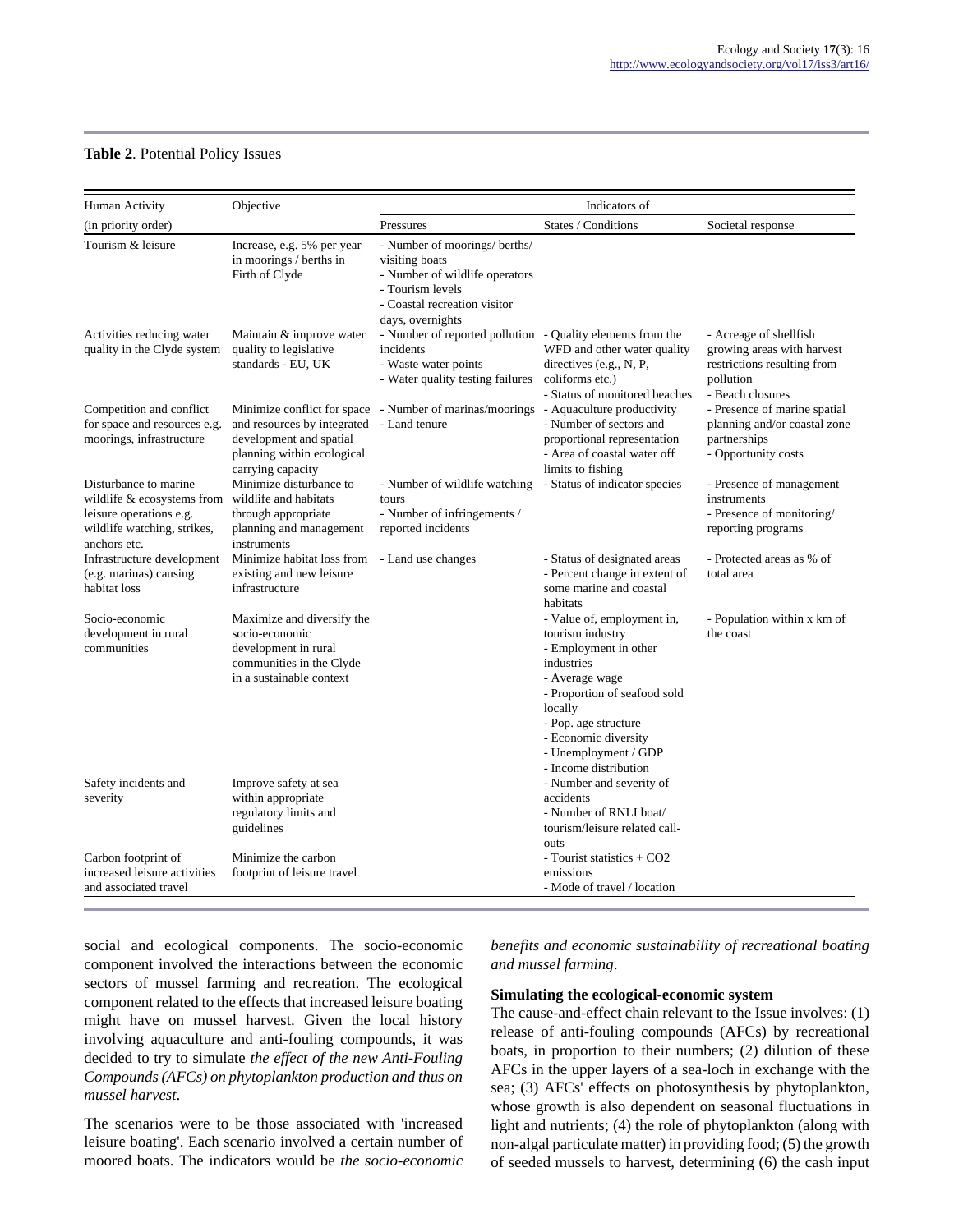**Fig. 3**. The system model: (a) conceptual model, (b) the 'front page' of the ExtendSim model.



# to farms, offset by spending on staff, equipment, etc. The resulting conceptual model is shown in Fig. 3, together with the 'front page' of the ExtendSim 7.05 implementation. Table 3 lists state variables and main components in this simulation model, and Fig. 4 gives key details of the physical-biological model.

This model was assembled from existing mathematical models, including a simple box model of sea-loch exchange and microplankton growth (Tett et al. 2003, Laurent et al. 2006) and a dynamic energy balance model of individual mussel growth (Grant and Bacher 1998). The microplankton model parameterizes the coupled dynamics of pelagic microalgae (phytoplankton) as a single entity that includes pelagic protozoa and bacteria (Tett and Wilson 2000). Its main state variable is chlorophyll, which is linked to N and P depletion through a yield coefficient *q* (Gowen et al. 1992).

The physical-microplankton model simulates a box that represents the superficial waters of Loch Fyne, over the region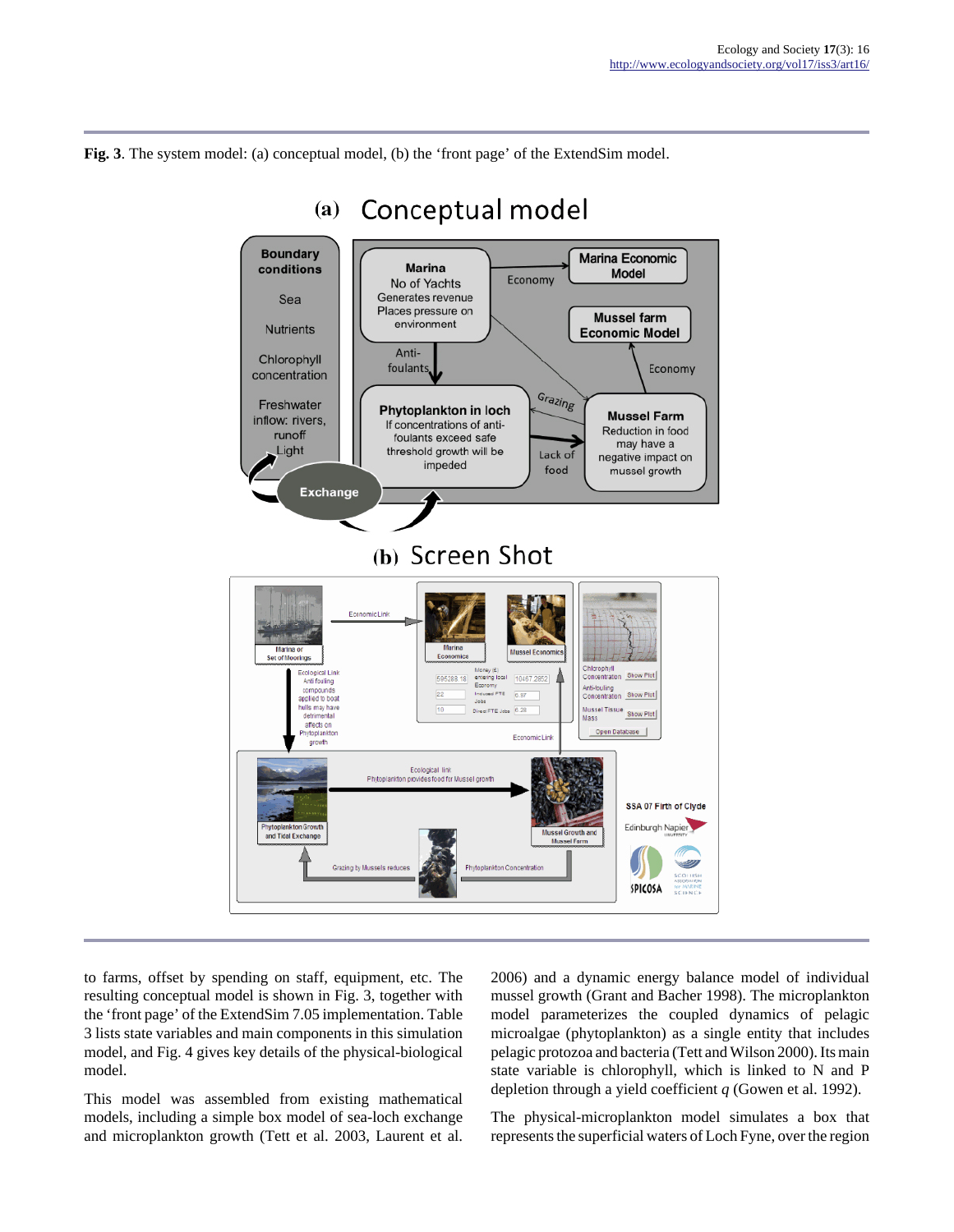|  |  |  | Table 3. Model state variables and main terms (see also Fig. 4) |
|--|--|--|-----------------------------------------------------------------|
|--|--|--|-----------------------------------------------------------------|

| State variable(s)<br>and units           | subject to<br>ex-change | external inputs<br>& outputs     | local gains                                                         | local losses                                                                                   | effects on                                                                     | Reference                                             |
|------------------------------------------|-------------------------|----------------------------------|---------------------------------------------------------------------|------------------------------------------------------------------------------------------------|--------------------------------------------------------------------------------|-------------------------------------------------------|
| chlorophyll<br>$mg \, m$                 | yes                     |                                  | light and nutrient<br>controlled growth                             | mesozoo-plankton and<br>benthic grazing                                                        | itself(-), via transparency;<br>nutrients $(-)$ ; mussels $(+)$                | dCSTT model (Tett et al.<br>2003, Laurent et al 2006) |
| nutrients (N, P,<br>Si)                  | yes                     |                                  | recycling from<br>grazing                                           | uptake by phytoplankton                                                                        | chlorophyl $(+)$                                                               | dCSTT model, as above                                 |
| $mmol m-3$<br><b>POM</b><br>$mg \, m-3$  | yes                     |                                  | mussel pseudo-<br>faeces                                            | feeding by mussels;<br>sinking                                                                 | mussels $(+)$                                                                  |                                                       |
| AFC(s)<br>$g m^{-3}$ [ as mg/L]          | yes                     | from yachts in<br>marinas        | none                                                                | none                                                                                           | chlorophyll (-)                                                                | <b>MAMPEC</b> (van Hattum<br>et al. 2002)             |
| individual mussel<br>biomass<br>mgC      | no                      | initial biomass<br>at seeding    | feeding on algal C<br>(from chlorophyll)<br>and POM C               | respiration                                                                                    | chlorophyll $(-)$ ; POM $(-)$ ;<br>farm revenue $(+)$                          | Grant & Bacher 1998                                   |
| mussel numbers<br>$(c \times lines)^{T}$ | no                      | seeding $(+)$ ,<br>harvest $(-)$ |                                                                     | natural mortality                                                                              | as above, mussel biomass<br>$\text{effect} = \textit{numbers} \ x$<br>biomass) |                                                       |
| mussel farm<br>revenue                   | no                      |                                  | selling harvested<br>mussels (unit price)<br>depends on<br>biomass) | pay to employees <sup>†</sup> ;<br>taxation; replacing<br>depreciated capital; cost<br>of seed | [employment in local]<br>$community$ <sup>s</sup>                              |                                                       |
| marina revenue                           | no                      |                                  | renting moorings<br>(to yachts)                                     | pay to employees <sup>7</sup> ;<br>taxation; replacing<br>depreciated capital                  | $AFCs$ release $(+)$<br>[employment in local]<br>$community$ <sup>8</sup>      |                                                       |

† In each sector the simulated number of employees was set by the size of the enterprise. Mussel farms had 1 full-time employee per 4 *lines*, and 12 lines were simulated in loch Fyne. Marinas had 10 full-time employees per 250 berths, plus seasonal employees up to 10 when the berths were full. ‡ A *line* is a mussel farm unit, comprising a line of moored buoys, each supporting a rope containing *c* mussels when seeded at the start of year 1; simulated harvest took place in year 2.

§ *Employment in the local community* by the enterprises: we used the annual total of wages paid to people directly employed as a proxy for social benefit;

shown outlined in red in figure 2b. The box contents were assumed homogenous, and the exchange term *E* (the proportion of box water replaced in a day) was a very simple parameterization, i.e., a Galilean idealization (Frigg and Hartman 2006), of the 24-hr averaged consequences of the numerous physical processes that move water or passive tracers around and in and out of the loch.

Amounts of AFCs for introduction into the box model were calculated by the MAM-PEC model (Van Hattum et al. 2002) for a single marina containing various numbers of berths, according to the different scenarios for test. Berths were assumed to be occupied on a seasonal schedule, giving low occupancy in winter and complete occupancy from July through September. The model was run for three compounds: zinc pyrithione, Dichlofluanid and Zineb, and the results (release of AFC per day) made available to the Extend model via a database and drop down-menus for scenarios and choice of AFCs.

Devilla et al. (2005) and Macedo et al. (2008) found that AFCs acted on planktonic algae by impairing their photosynthetic efficiency. In the model, the effects were related to a risk quotient, *RQ = PEC \* UF / PNEC* . *PEC* was the environmental concentration (mg m-3) predicted by the model, and *PNEC* is the Predicted No Effect Concentration. The *PNEC* (Table 4) was calculated by dividing values obtained in laboratory tests on cultivated freshwater microalgae, by factors between 1 and 1000, as required by the Water Framework Directive (van Leeuwen 2007). UF is an Uncertainty Factor. It allowed extra precaution to be introduced on the grounds that the biocide test algae may be less sensitive than marine organisms and also, that there may be synergies amongst different antifouling compounds that were not taken into account when toxicities were tested individually (Bao et al. 2008). For *RQ > 1*, algal photosynthetic rate was reduced (to 0.5 for *RQ > 2*, and to 0 for  $RQ > 4$ ). AFCs were assumed not to be consumed in their interactions with algae.

Individual mussel growth was simulated by a dynamic energy balance (DEB) model (Grant and Bacher 1998, Grant et al. 2007), in which biomass growth resulted from organic carbon obtained by filtering water for phytoplankton and particulate organic matter (POM), less losses to basal and activity respiration. Mussels were supposed to be cultivated according to standard Scottish practice, i.e., seeded onto buoy-suspended ropes and grown for 2 years, with harvesting in year 2. A line is a set of buoys and ropes sufficient, in the absence of AFCs, to yield 25 tonnes (wet weight) of mussels on harvest.

The economic model used for aquaculture or marinas was similar to the mussel DEB model. Net revenue resulted from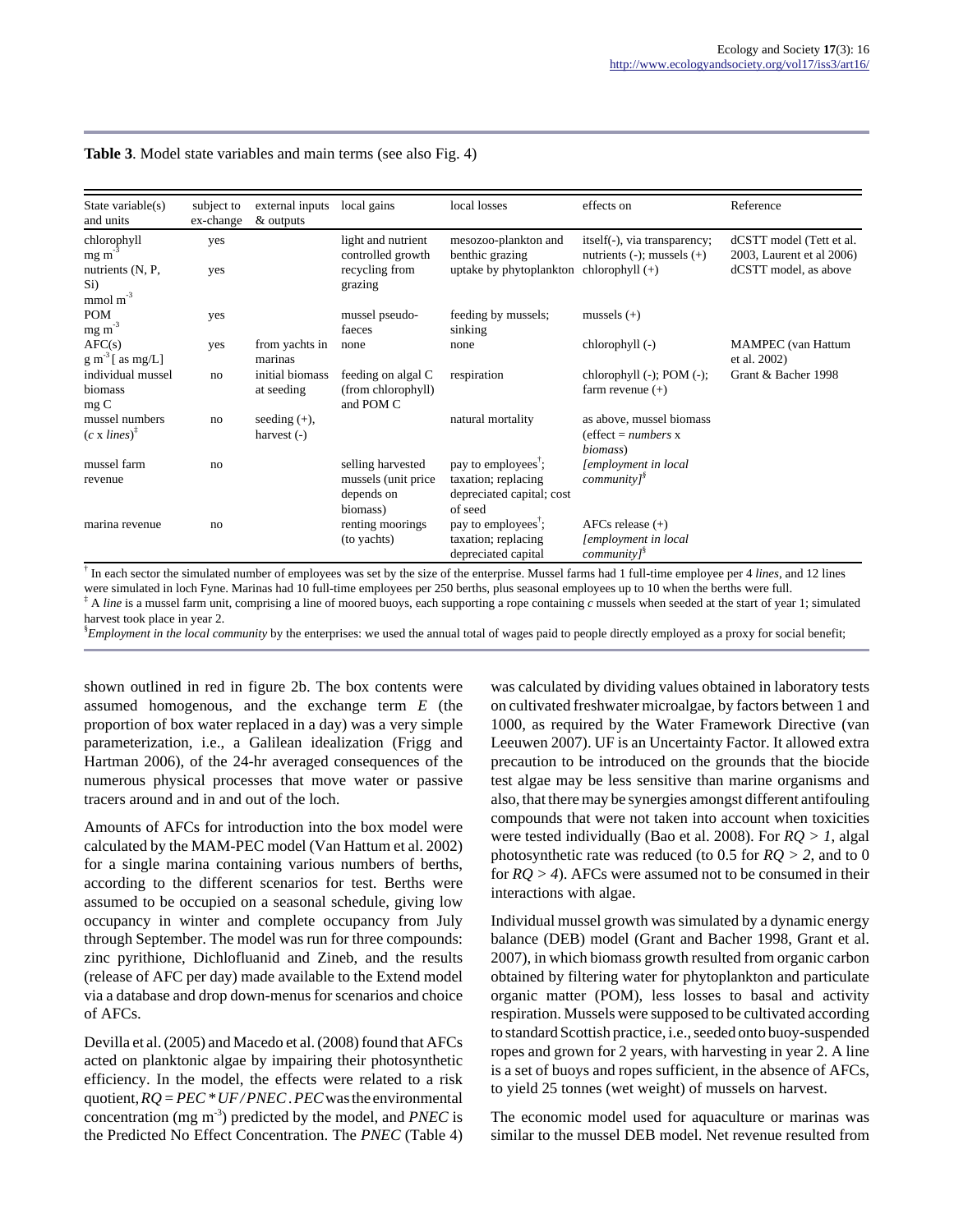



sales of mussels or rental of berths and services, less pay to employees, taxes, and costs of replacing depreciated capital.

The model simulated one mussel farm and one marina, each aggregating all relevant activity in the loch. Two indicators were taken for each enterprise: the annual total of wages paid to employees, which was proportional to monies entering the local economy; and the net revenue at the end of a year, with positive values indicating an economically sustainable business.

## **Data**

Data were needed for model parameter values and for boundary conditions in simulations. In-loch observations were needed to validate models. In most cases, parameter values were taken from the publications describing the component sub-models; values used uniquely in the present work are listed in Table 5, along with sources of boundary and forcing data. Many of those data, especially those needed to simulate exchange in the single 'upper layer' box of Fig. 4 were obtained from simulations with the 3-layer ACExR-LESV model (Portilla et al. 2009, Tett et al. 2011). The physical ACExR model takes account of the gravitational driven estuarine circulation, tidal exchange, and wind-driven surfacegenerated or shear-driven intermediate-layer turbulence, opposed by buoyancy maintained by fluxes of heat and

freshwater. It has been validated against observations in several sea-lochs (P. Gillibrand and M. Inall, SAMS, *unpublished data*) The biological LESV model is similar to that programmed into the ExtendSim implementation of Fig. 4, except that LESV includes two microplankton compartments, one with silicate limitation. Time-series of simulated concentrations from ACExR-LESV layer 2 (the main layer receiving marine inflow) were used as boundary conditions for the ExtendSim model, and the time-series of exchange rates between layers 1 and 2, and layer 1 thickness, averaged to provide single values for the ExtendSim model.

A total of 12 mussel lines was assumed: of these lines, it was supposed that one-third was harvested in a given year. Employee number was set by the number of mussel lines deployed. In the case of marinas, employee number was set on the basis of blocks of 250 berths, which were supposed to be completely occupied during summer, and partly occupied at other times of year. Occupation of a visitor berth for a night was supposed to result in spending of £130 pounds, including berth rental, purchases of meals, fuel and local maintenance (Tourism Resources Co. 2010).

### **Model validation**

Only the ExtendSim implementation of the physicalmicroplankton model was explicitly validated. This was done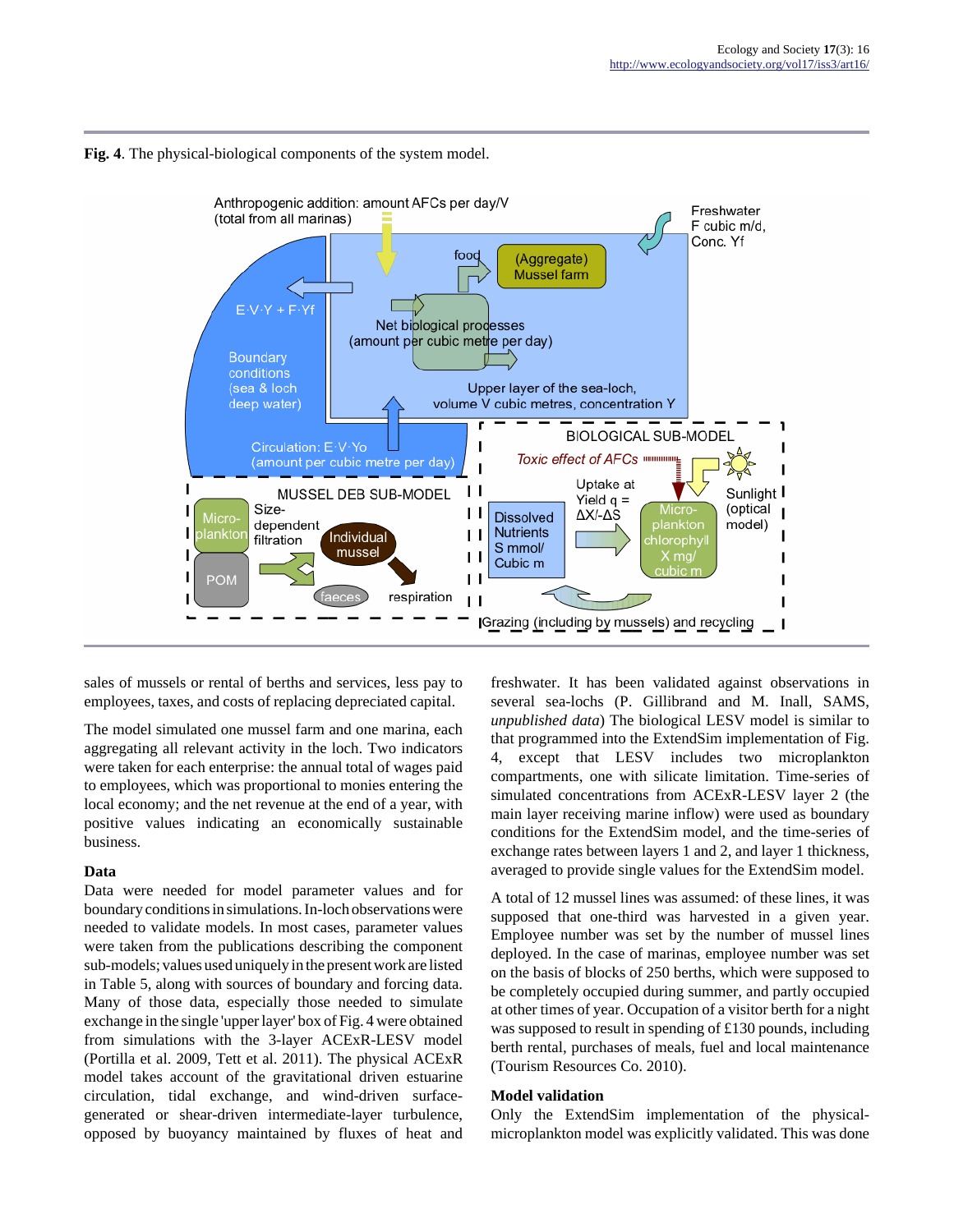| <b>AFC</b>                          | Test<br>organisms                                                 | <b>Quantity</b><br>measured     | Value<br>$(\mu g L^{-1})$                 | Factor         | <b>PNEC</b><br>$(\mu g L^{-1})$ | Reference                                                               |
|-------------------------------------|-------------------------------------------------------------------|---------------------------------|-------------------------------------------|----------------|---------------------------------|-------------------------------------------------------------------------|
| ZPT (zinc pyrithione)<br><b>ZPT</b> | Selenastrum capricornutum (1)<br>Selenastrum capricornutum<br>(1) | <b>PNEC</b><br><b>NOEC</b>      | 0.03<br>7.8                               |                | 0.03<br>7.8                     | Yamada (2007)<br>Ward et al. (1994)<br>cited in Madsen et al.<br>(2000) |
| <b>ZPT</b>                          | Thalassiosira pseudonana (2)                                      | 96 hr<br>EC50                   | 1.9<br>$1.6 - 2.3$<br>$(95\% \text{ CI})$ | 1000           | 0.0019                          | Bao et al. (2008)                                                       |
| Dichlo-fluanid                      | Selenastrum capricornutum (1)                                     | 72 <sub>hr</sub><br><b>LOEC</b> | $50 + (-0.87)$                            | 100            | 0.50                            | Fernández-Alba et al.<br>(2002)                                         |
| Zineb                               | Chlorella pyrenoidosa (3)                                         | 96 hr<br>EC50                   | 180                                       | $1000^{\circ}$ | $0.180^{\dagger}$               | Pesticide Action<br>Network, URL: www.<br>pesticideinfo.org             |

**Table 4**. Derivation of predicted no-effect concentration (PNEC) values for anti-fouling compounds (AFC). The value used in the Loch Fyne simulation are shown in bold.

Test organisms: (1) a freshwater desmid; (2) a marine diatom; (3) a freshwater green alga

Acronyms:

NOEC: AFC concentration at which there is no observed effect;

LOEC: lowest concentration of the AFC at which there is an observed effect;

EC50: concentration of the AFC at which the observed effect (typically, death) is 50%;

Times are duration of experiments.

† Values calculated by authors.

by comparing (Fig. 5) simulations for Loch Creran (about 40 km north-west of the head of Loch Fyne; see Fig. 2(a)), forced with 1975 boundary conditions, with two sets of data from that loch. The first set comprised observations made in 1975 (Jones 1979), analyzed by Laurent et al. (2006). The second set was 1970s climatological envelopes for chlorophyll (Tett and Wallis 1978, Tett and Grantham 1980) and dissolved nutrients (from Jones 1979).

## **RESULTS**

The output of the economic model is shown in Figure 6 and by estimates of wage inputs to the local community. Each scenario (identified by numbers of berths and the values of the scientific uncertainty factor, UF) was used in a 2-year simulation, from which were taken values of the indicators for mussel-farms and marinas. The graphs for net revenues show that both mussel farm and marina operators remain viable under almost all scenarios, i.e., they show that the net revenue was positive, in the case of the marina for more than 30 berths. They also show that, even taking account of scientific uncertainty, boat-derived AFCs are predicted to have little effect on mussel-farming profitability up to at least 10,000 berths. Calculations of wages showed that both sets of enterprises provided a sustainable income to the community. For example, in the scenario with 500 boat moorings (20 permanent and some seasonal employees) and 12 mussel lines (3 employees), the marinas paid 275 k£/year in wages and made a profit (excess of revenue over expenditure) of 128 k£/ year, while the mussel farm paid 33 k£/year in wages and made a small profit (1 k£).

## **Stakeholders and System Output**

The 'communications space' of our Fig. 1 schema was initially that of the Clyde Forum, which was formally consulted in September 2007. During the discussions that led to the Issue it was found difficult to engage with the members of civil society who are in Fig. 1 categorized as 'stakeholders' because they have an interest in, i.e., might be affected by, environmental problems in the study area. One reason for this might have been the dominance of the Clyde Forum by institutional interests, so that 'civil society' saw it as part of government, to be complained about rather than participated in. Another possibility is that the application team's researchdriven approach was seen as too academic for the immediate practical concerns of, say, mussel farmers.

Fortunately, there were public officials who were willing to participate in the application: in particular, officers in the planning department of the Argyll and Bute local authority and in the nearest regional office of the Scottish Environmental Protection Agency (SEPA). They identified themselves as working largely at the 'operational' level of governance, implementing policies decided at higher levels in Scottish government, and we call them 'policy-stakeholders' hereafter.

A formal report was made in March 2010, during the 'System Output' step of the SAF, to a meeting of policy-stakeholders and the application team. The meeting's composition determined how the modeling output was presented and discussed, because there was no tension such as might have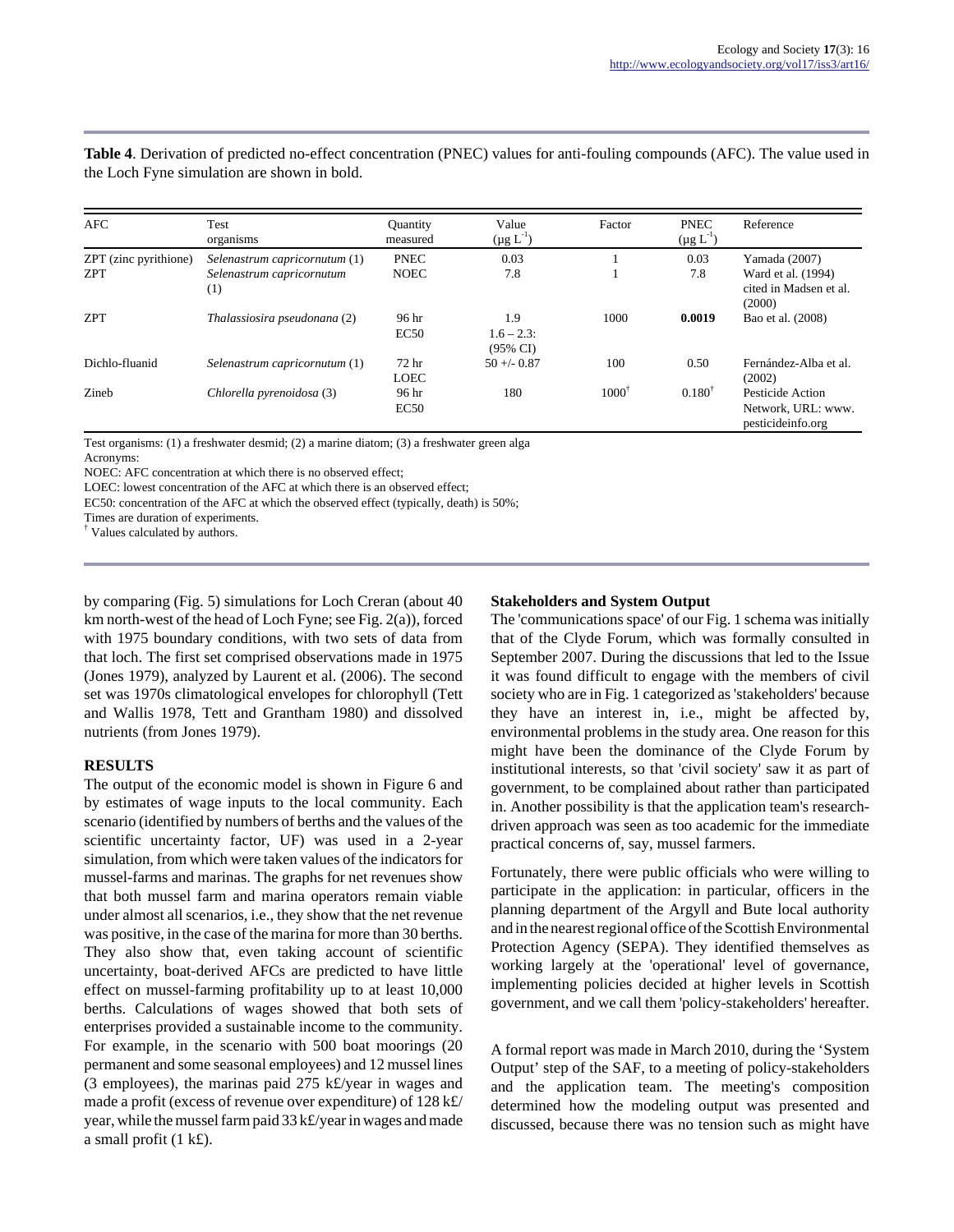#### **Table 5**. Model boundary conditions and forcing

| Variable (and units)                                                            | Loch Fyne                                                      | Loch Creran                                                                                             |  |  |
|---------------------------------------------------------------------------------|----------------------------------------------------------------|---------------------------------------------------------------------------------------------------------|--|--|
| Volume of box $(10^6 \text{ m}^3)$                                              | $\left[2132\right]$ <sup>†</sup>                               | $[83]$ <sup>†</sup>                                                                                     |  |  |
| Depth of box $(m)$                                                              |                                                                |                                                                                                         |  |  |
|                                                                                 | $[13]$                                                         | $[7]$                                                                                                   |  |  |
| box Exchange Rate $(d-1)$                                                       | [0.021]                                                        | [0.22]                                                                                                  |  |  |
| Solar irradiance (W $m^{-2}$ )                                                  | solar radiation climatology for N-W Scotland                   | daily values for 1978 from Dunstaffnage meteorological                                                  |  |  |
| River discharge $(m^3 d^1)$                                                     | daily values for 2003 from Loch Fyne catchment and<br>rainfall | station (Tyler 1983)<br>daily values for 1978 from scaled-up flow guage in river<br>Creran (Tyler 1983) |  |  |
| Nutrients in river                                                              | typical value for each nutrient in highland run-off            | typical value for each nutrient in highland run-off                                                     |  |  |
| $\pmod{m^3}$                                                                    | (Portilla et al. 2009)                                         | (Portilla et al. 2009)                                                                                  |  |  |
| Nutrients at sea-boundary (mmol m <sup>-3</sup> )                               | [daily values in layer 2 of ACExR-LESV simulation              | [daily values in layer 2 of ACExR-LESV simulation for                                                   |  |  |
|                                                                                 | for loch Fyne, 2003]                                           | loch Creran, 1975]                                                                                      |  |  |
| chlorophyll at sea- boundary (mg m <sup>-3</sup> )                              | [daily values in layer 2 of ACExR-LESV simulation              | [daily values in layer 2 of ACExR-LESV simulation for                                                   |  |  |
|                                                                                 | for loch Fyne, 2003]                                           | loch Creran, 1975]                                                                                      |  |  |
| POC <sup><math>\delta</math></sup> in river (mg m <sup>-3</sup> )               |                                                                |                                                                                                         |  |  |
| POC at sea-boundary                                                             | seasonal climatology from loch Creran (Jones 1989)             | seasonal climatology from loch Creran (Jones 1989)                                                      |  |  |
| $(mg m-3)$                                                                      |                                                                |                                                                                                         |  |  |
| heterotroph fraction, $\eta^{\ddagger}$                                         | 0.125                                                          | 0.125                                                                                                   |  |  |
| autotroph chlorophyll yield from                                                | 2.2 mg chl $(mg-at N)^{-1}$                                    | 2.2 mg chl $(mg$ -at N) <sup>-1</sup>                                                                   |  |  |
| nitrogen, $^{X}q_{a}^{N}$ in $q = {^{X}q}_{a}^{N}$ . $(1 - \eta)^{\frac{1}{4}}$ |                                                                |                                                                                                         |  |  |
| light attenuation coefficient at 0                                              | $0.2 \; \mathrm{m}^{-1}$                                       | $0.2 \text{ m}^{-1}$                                                                                    |  |  |
| chlorophyll                                                                     |                                                                |                                                                                                         |  |  |
| employees                                                                       | $0.25$ /mussel line                                            | n.a.                                                                                                    |  |  |
|                                                                                 | $10$ FTE + seasonal/250 berths                                 |                                                                                                         |  |  |
| wages                                                                           | 16,667/FTE.year                                                | n.a.                                                                                                    |  |  |
| revenues                                                                        | 2.4/wet kg mussels                                             | n.a.                                                                                                    |  |  |
|                                                                                 | 130/yacht.night                                                |                                                                                                         |  |  |

 $^{\dagger}$  values in square brackets were those taken from simulations with the ACExR-LESV model of Portilla et al. (2009) and Tett et al. (2010). The model used forcings for years 2003 (Loch Fyne) or 1975 (Loch Creran) where possible, otherwise Clyde Sea climatologies (Slesser and Turrell 2005) for Loch Fyne and Firth of Lorne climatologies (Portilla et al. 2009) for Loch Creran.

 $^{\ddagger}$  all other microplankton parameters were calculated from the two adjustable parameters:the 'heterotroph fraction', η (Tett and Wilson 2000), and the chlorophyll yield *q* (Gowen et al. 1992), and the equations and constants given by Portilla et al. (2009).

§ POC = Particulate Organic Carbon.

arisen amongst stakeholders involved in conflicting use of resources, and because all those present drew on common educational backgrounds, even if differing in discipline and professional application. The outcome was that the presentation of results developed into a true conversation which yielded unexpected questions and creativity during the meeting. Discussions about uncertainty took place that could be focused by means of the UF term in the model and which led to real-time exploration of the simulation model.

Despite stakeholder awareness of the limitations in the models, which included the lack of spatial resolution, feedback was extremely positive. This may have been in part because the model, and its outputs from the worst-case scenario, gave something concrete on which discussion could focus. It may also have been because the policy-stakeholders were already familiar with the use of models in policy- and decisionmaking. For example, an environment manager commented:

*Modeling is our main tool for certain licenses.... It is what industry accepts... We absolutely rely on it for consenting.* 

## *A model brings consistency and transparency to this level of decision-making.*

The policy-stakeholders' experience was of the use rather than the development of numerical models. Thus, although interested in the model's assumptions and about how the model works, they were willing to accept the model and its contents as legitimate, implying a trust in the expertise of the modelers in the application team. One of these commented:

*I found Extend intuitive to use particularly if mathematics isn't your strong point. It is able to carry out a range of fairly complicated tasks allowing good predictive models to be constructed. However I found it particularly good when it was used as a tool to help communicate ideas to our stakeholders. The software allows easily accessible graphical user interfaces to be created enabling stakeholders to get hands on experience of the model which invariably generated lively and useful discussion.*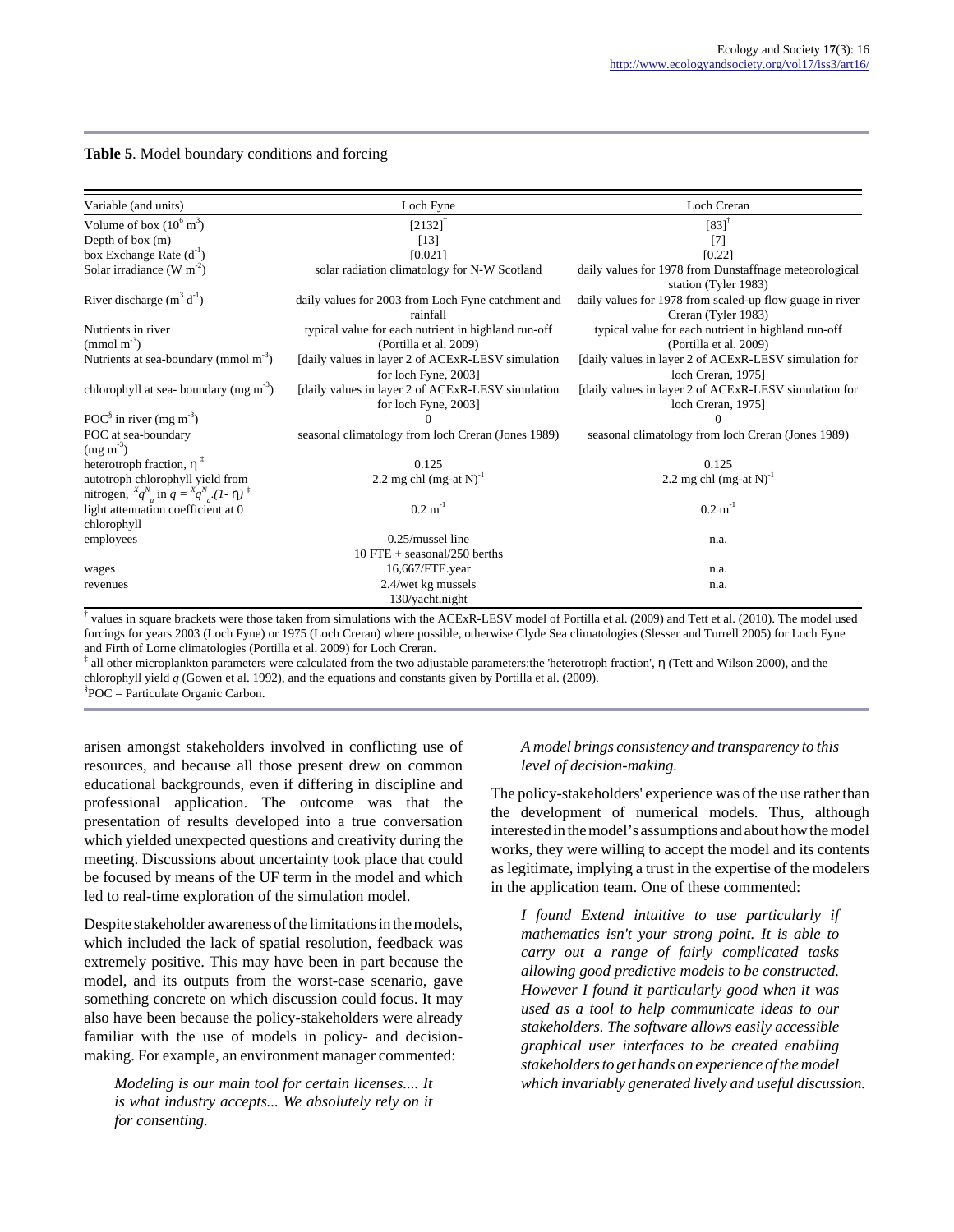**Fig. 5**. Test of the physical-biological model against data for Loch Creran. The simulation does not satisfy the strong test of fitting well to the 1975 observations (c.f. Portilla et al. 2009) but does satisfy the weaker tests of falling (mostly) within the climatological envelopes and matching expectations of the seasonal cycle.



## **DISCUSSION**

In this scientist-driven SAF application, the team successfully identified an Issue in collaboration with a stakeholder forum, and made a model of one cause-and-effect chain relevant to this Issue. The model was used to simulate the biological and economic effect on mussel farms of scenarios of increasing recreational boating whilst taking account of scientific uncertainty. Although the application partners proved not to think of themselves as stakeholders (narrowly defined), and are better located in 'governance' in our schema (Fig. 1) of the Science-Policy Interface (SPI), the SAF application functioned as a learning process for both them and us.

The model played a key role in this, not so much in the results of simulations but as an exhibit placed in the 'communications space' where it could be examined and discussed. That is one of the main lessons learnt from this application. Furthermore, the team had seen model conceptualization and formulation as purely technical steps, to be carried out by experts. Now, were we to repeat the application, we would seek to involve partners in the conceptualization of the model as well as in deliberating its results.

**Fig. 6**. Model results: Performance of mussel farm and marinas under different scenarios (of numbers of berths in marinas, corresponding to maximum number of visiting boats) and 2 values of the anit-fouling compounds (AFC) uncertainty factor (UF). The indicator values are annual total revenues net of costs.



This raises a point about the modeling procedures and the software tools used for simulation. One the one hand, both need to allow good communication with stakeholders. On the other hand, they have to produce reliable results, both as assessed by standard methods (Alexandrov et al. 2011, Oreskes et al. 1994, Portilla et al. 2009) and in terms of engendering the trust of participants. Standard validation methods were only weakly applied in this application, but the model results appeared sufficiently realistic to be accepted by the scientific team and the policy-stakeholders. Although ExtendSim lacks, in particular, the robust and accurate numerical integration routines available to users of Matlab<sup>TM</sup>, or in Fortan libraries, it had two key features for the SAF application: (i) it allowed inexperienced programmers to assemble models from parts (some already in Extend, some made in other software) and to use, as forcing, numerical outputs from other models; and (ii) its provisions for building user-friendly interfaces, and making explicit the conceptual models, engaged the interest of the modelers' application partners.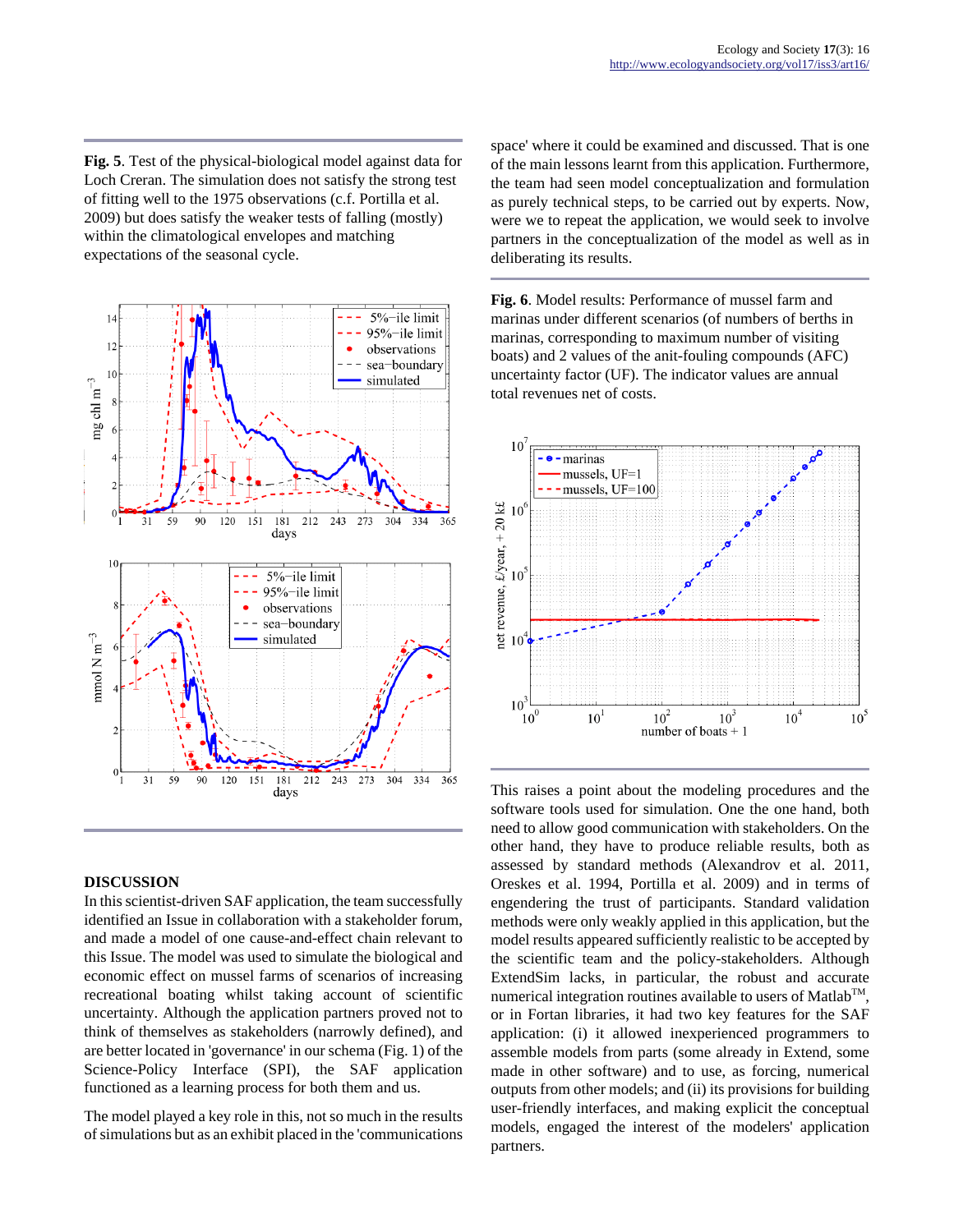In our schema (Fig. 1) of the SPI, stakeholders are persons in civil society who have a moral claim or legal right in the Issue. Their interests are fundamental to their involvement in the identification of the Issue and their deliberation of the results of simulations. Stakeholders, thus defined, contrast with scientists and public officers, who should be neutral in respect of the Issue and in choosing amongst potential solutions. But although stakeholders, thus narrowly defined, did not take part in deliberations, it can be argued that both scientists and public officers had, or developed, an interest in the SAF process, and so became stakeholders in it. The evidence suggests that, amongst those willing to engage in the 'communications space', there was sufficient common ground and trust for fruitful discussion, which, if sustained, could lead to improved outcomes within the restricted framework chosen for the Issue in this study. This fruitful interaction can be assessed from two theoretical perspectives.

(1) Boden et al. (2006) discuss the extent to which, following the Rothschild Report of 1971 and the introduction of 'new public management', UK research moved from self-managed 'professional science', funded by but independent of government, to an activity ruled by the 'customer-contractor principle', under which, *"the customer says what he wants, the contractor does it (if he can), and the customer pays."*

Boden et al. argued that the neo-liberal theories of state failure that provided the motor for these changes assumed that, given adequate information, *"markets alone provide for socially optimal decision making"* . But for reasons that included institutional inertia as well as the inappropriateness of a fullymarketized research economy, the result was less revolutionary than intended. On the one hand, Boden et al. found that laboratory staff and civil servants agreed that the customer-contractor principle and the conversion of government laboratories into agencies had improved the laboratories' focus on the problems defined by their customers. On the other hand, they cited the Leven-Stewart report of 1993, which found that

 *the relationships between the departmental customers and their laboratory agencies [still] put a premium on: ...'working co-operatively to ensure intelligent contractor-educated status for the departmental customer' ....* 

Such a mixed economy, in which scientists work with public officials rather than deliver impersonally commissioned research, is in our opinion still characteristic of much UK applied science, and may have contributed to the good working relationships with our policy-stakeholders in this SAF application. In addition, the application's stakeholders were not its customers: the funder for the application was ultimately the European Commission and proximately the management of the SPICOSA project. The policy-stakeholders were selfselected on the basis of their perception of the relevance of the application and were not required to distance themselves as managers of the study.

2) Habermas (1984) distinguishes 'communicative action', allowing the possibility of *"discursive redemption of validity claims"* and leading to improved understanding of the matter in hand and each person's interests and role requirements in relation to it, from 'strategic action', in which individuals aim directly to achieve their own interests, or those of the institutions that they represent. The 'communications space' in Fig. 1 is supposed to enable communicative action, leading to communicative rationality and an optimally sustainable outcome for the social-ecological system concerned (Mette 2011). Our conclusion is that we did, to some extent, achieve such a space, but it could be argued that this was helped by both (a) lack of strong direct or institutional interests in the Issue, and (b) lack of direct customer-contractor relationship. These lacks seemed likely to have weakened pressures on participants for strategic action. And this in turn led to trustbuilding and 'redemption of validity claims' through questions and answers about models that allowed the models and their results to be seen as legitimate.

Brennan and Valcic (2012) compare the social dynamics of the Loch Fyne application with those of a consultation concerning the establishment of a marine Special Area of Conservation in the Western Isles of Scotland. They use the comparison to discuss the roles available to, and chosen by, scientists in particular cases. In the Western Isles case, local stakeholders clashed with the institutional interests of governance, with scientific information used strategically rather than for increasing understanding of the issue under discussion. There would seem to have been no intersection of life-worlds. In the Loch Fyne case, Brennan and Valcic argue, there was divergence from social relevance because scientists were driven by the need to carry out a research project, in order to satisfy project funders and to be able to write publishable papers or theses. Perhaps then, it was lack of clashing interests that led to the fruitful if limited social outcome we have described above.

This discussion leads to some important questions. How can stakeholders with relevant interests best be involved in similar applications in future? If they become engaged, i.e., if the schema of Fig. 1 fully applies, how is the 'communications space' to be maintained as a place for communicative rather than strategic action? How might SAF applications, or similar, be funded, given the increasing grip in the UK (and elsewhere) of the 'new public management' on the support of applied science? These specific questions can perhaps be seen as aspects of a general problem: how best to organize a SPI that brings together institutions (science, governance) with different codes and programs (Luhmann 1989) and time-scales of operation, as well as stakeholders with a range of interests and world-views.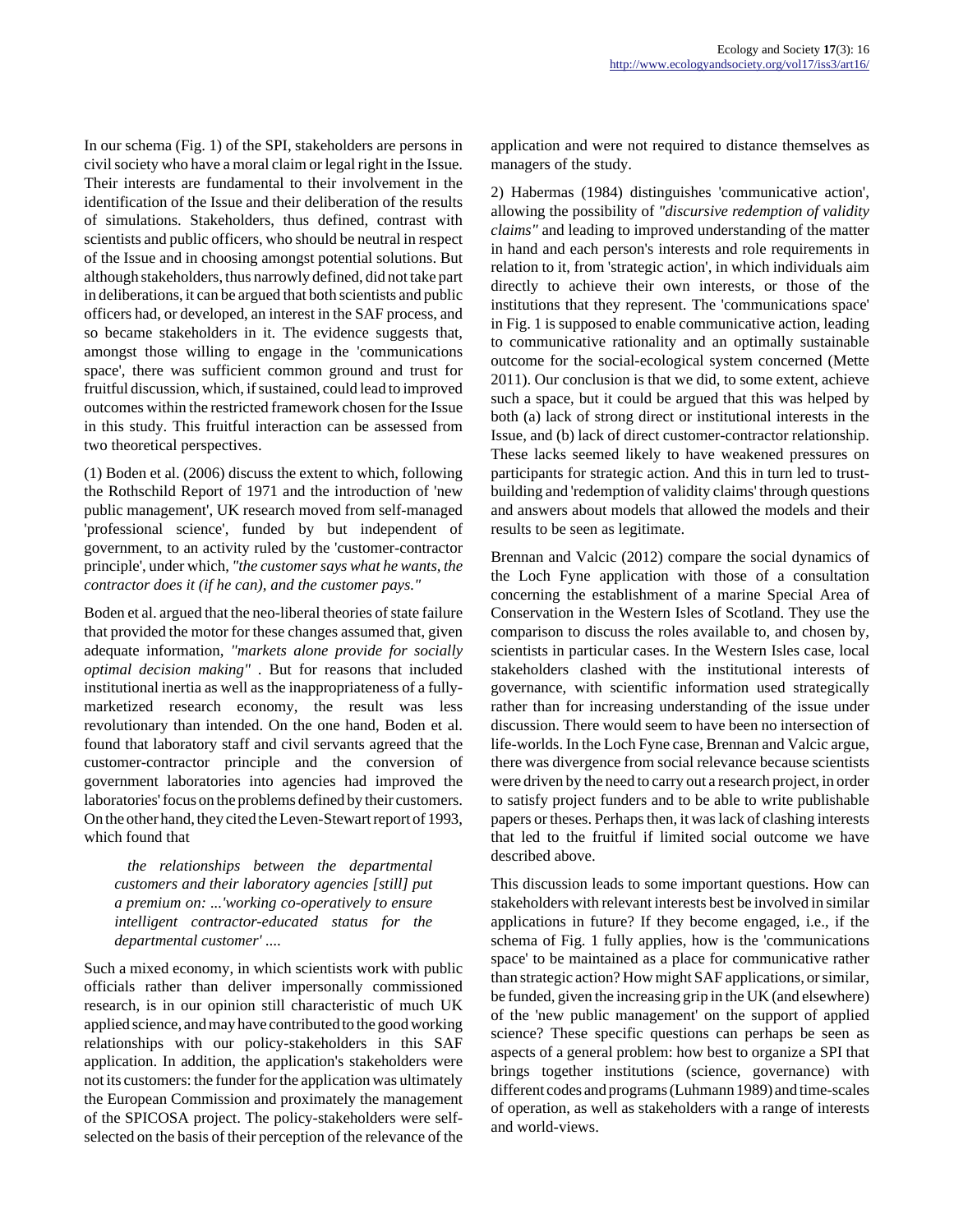*Responses to this article can be read online at: [http://www](http://www.ecologyandsociety.org/vol17/iss3/art16/responses/).ecologyandsociety.org/vol17/iss3/art16/ responses/*

#### **Acknowledgments:**

*The work described here was partly funded by the European Commission's FP6 contract 036992. We are grateful to Averil Wilson and Vicki Last for their contributions during System Design.*

#### **LITERATURE CITED**

Alexandrov, G. A., D. Ames, G. Bellocchi, M. Bruen, N. Crout, M. Erechtchoukova, A. Hildebrandt, F. Hoffman, C. Jackisch, P. Khaiter, G. Mannina, T. Matsunaga, S. T. Purucker, M. Rivington, and L. Samaniego. 2011. Technical assessment and evaluation of environmental models and software: Letter to the Editor. *Environmental Modelling & Software* 26: 328-336. [http://dx.doi.org/10.1016/j.envsoft.201](http://dx.doi.org/10.1016/j.envsoft.2010.08.004) [0.08.004](http://dx.doi.org/10.1016/j.envsoft.2010.08.004)

Argyll and Bute Council. 2008. *Integrated coastal zone management plan Loch Fyne*. 1st draft. Marine & Coastal Development Unit, Planning Services, Argyll & Bute Council, Lochgilphead, Scotland. [online] URL: [http://www.argyll-bute.](http://www.argyll-bute.gov.uk/planning-and-environment/loch-fyne-integrated-coastal-zone-management-plan) gov.uk/planning-and-environment/loch-fyne-integrated-coastal[zone-management-plan.](http://www.argyll-bute.gov.uk/planning-and-environment/loch-fyne-integrated-coastal-zone-management-plan)

Balls, P. W. 1987. Tributyltin (TBT) in the waters of a Scottish sea loch arising from the use of antifoulant treated netting by salmon farms. *Aquaculture* 65: 227-237. [http://dx.doi.org/10.](http://dx.doi.org/10.1016/0044-8486(87)90235-3) [1016/0044-8486\(87\)90235-3](http://dx.doi.org/10.1016/0044-8486(87)90235-3)

Bao, V. W. W., K. M. Y. Leung, K. W. H. Kwok, A. Q. Zhang, and G. C. S. Lui. 2008. Synergistic toxic effects of zinc pyrithione and copper to three marine species: implications on setting appropriate water quality criteria. *Marine Pollution Bulletin* 57: 616-623. [http://dx.doi.org/10.1016/j.marpolbul.2](http://dx.doi.org/10.1016/j.marpolbul.2008.03.041) [008.03.041](http://dx.doi.org/10.1016/j.marpolbul.2008.03.041)

Baxter, J. M., I. L. Boyd, M. Cox, L. Cunningham, P. Holmes, and C. F. Moffat, editors. 2008. *Scotland's seas: towards understanding their state*. Fisheries Research Services, Aberdeen. [online] URL: [http://www.scotland.gov.uk/Public](http://www.scotland.gov.uk/Publications/2008/04/03093608/0) [ations/2008/04/03093608/0](http://www.scotland.gov.uk/Publications/2008/04/03093608/0).

Boden, R., D. Cox, and M. Nedeva. 2006. The appliance of science? New public management and strategic change. *Technology Analysis and Strategic Management* 18: 125-141. <http://dx.doi.org/10.1080/09537320600623941>

Brennan, R. and B. Valcic. 2012. Shifting perspectives - how the masks we wear can facilitate and inhibit channels of communication in the social-environmental policy context. Ocean & Coastal Management 62: 1-8. [http://dx.doi.org/10.1](http://dx.doi.org/10.1016/j.ocecoaman.2012.02.004) [016/j.ocecoaman.2012.02.004](http://dx.doi.org/10.1016/j.ocecoaman.2012.02.004)

Devilla, R. A., M. T. Brown, M. Donkin, G. A. Tarran, J. Aiken, and J. W. Readman. 2005. Impact of antifouling booster biocides on single microalgal species and on a natural marine phytoplankton community. *Marine Ecology - Progress Series* 286: 1-12. <http://dx.doi.org/10.3354/meps286001>

Edwards, A., M. S. Baxter, D. J. Ellett, J. H. A. Martin, D. T. Meldrum, and C. R. Griffiths. 1986. Clyde Sea hydrography. *Proceedings of the Royal Society of Edinburgh* 90B: 67-83.

Fernández-Alba, A. R., M. D. Hernando, L. Piedra, and Y. Chisti. 2002. Toxicity evaluation of single and mixed antifouling biocides measured with acute toxicity bioassays. *Analytica Chimica Acta* 456: 303-312. [http://dx.doi.org/10.10](http://dx.doi.org/10.1016/S0003-2670(02)00037-5) [16/S0003-2670\(02\)00037-5](http://dx.doi.org/10.1016/S0003-2670(02)00037-5)

Frigg, R. and S. Hartmann. 2006. Models in Science. [online] URL:<http://plato.stanford.edu/entries/models-science/> (accessed: 6 May 2010).

Gowen, R. J., P. Tett, and K. J. Jones. 1992. Predicting marine eutrophication: the yield of chlorophyll from nitrogen in Scottish coastal phytoplankton. *Marine Ecology - Progress Series* 85: 153-161. <http://dx.doi.org/10.3354/meps085153>

Grant, J. and C. Bacher. 1998. Comparative models of mussel bioenergetics and their validation at field culture sites. *Journal of Experimental Marine Biology and Ecology* 219: 21-44. [http://dx.doi.org/10.1016/S0022-0981\(97\)00173-1](http://dx.doi.org/10.1016/S0022-0981(97)00173-1)

Grant, J., K. J. Curran, T. L. Guyondet, G. Tita, C. Bacher, V. Koutitonsky, and M. Dowd. 2007. A box model of carrying capacity for suspended mussel aquaculture in Lagune de la Grande-Entrée, Iles-de-la-Madeleine, Québec. *Ecological Modelling* 200: 193-206. [http://dx.doi.org/10.1016/j.ecolmod](http://dx.doi.org/10.1016/j.ecolmodel.2006.07.026) [el.2006.07.026](http://dx.doi.org/10.1016/j.ecolmodel.2006.07.026)

Habermas, J. 1984. The theory of communicative action. Volume 1: Reason and the rationalization of society. Translated by McCarthy, T. Boston, MA/Cambridge, England: Beacon Press/Polity Press.

Habermas, J. 1987. The theory of communicative action. Volume 2: Lifeworld and system: a critique of fundamentalist reason. Translated by McCarthy, T. Boston, MA/Cambridge, England: Beacon Press/Polity Press.

Haig, A. J. N. 1986. Use of the Clyde estuary and Firth for the disposal of effluents. *Proceedings of the Royal Society of Edinburgh* 90B: 393-405.

Hopkins, T. S., D. Bailly, and J. G. Støttrup. 2011. A systems approach framework for coastal zones. *Ecology and Society* 16(4):25.<http://dx.doi.org/10.5751/ES-04553-160425>

Jones, K. J. 1979. Studies on nutrient levels and phytoplankton growth in a Scottish sea loch. PhD thesis. University of Strathclyde, Glasgow.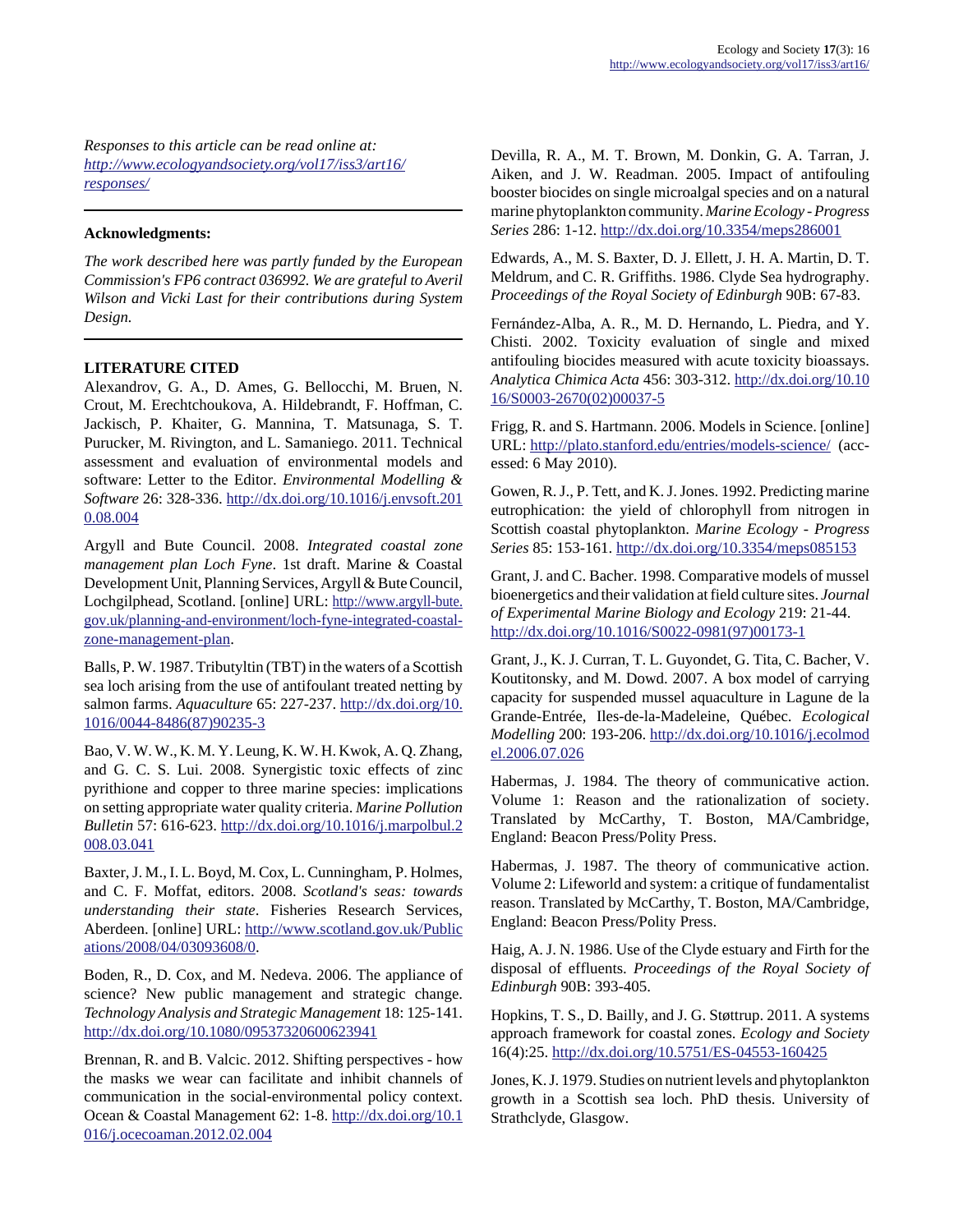Laurent, C., P. Tett, T. Fernandes, L. Gilpin, and K. J. Jones. 2006. A dynamic CSTT model for the effects of added nutrients in Loch Creran, a shallow fjord. *Journal of Marine Systems* 61: 149-164. [http://dx.doi.org/10.1016/j.jmarsys.200](http://dx.doi.org/10.1016/j.jmarsys.2005.05.007) [5.05.007](http://dx.doi.org/10.1016/j.jmarsys.2005.05.007)

Luhmann, N. 1989. *Ecological communication* (translated by Bednarz, John). Polity Press/University of Chicago Press, Cambridge (UK)/Chicago.

Macedo, R. S. and A. T. Lombardi. 2008. Effects of the herbicide bentazon on growth and photosystem II maximum quantum yield of the marine diatom *Skeletonema costatum*. *Toxicology in Vitro* 23: 716-722. [http://dx.doi.org/10.1016/j.ti](http://dx.doi.org/10.1016/j.tiv.2007.11.012) [v.2007.11.012](http://dx.doi.org/10.1016/j.tiv.2007.11.012) 

Madsen, T., L. Samsøe-Petersen, K. Gustavson, and D. Rasmussen. 2000. *Ecotoxicological assessment of antifouling biocides and nonbiocidal antifouling paints*. Danish Environmental Protection Agency, Copenhagen.

Marine Scotland. 2009. *A fresh start: the renewed strategic framework for Scottish aquaculture*. Scottish Government, Edinburgh. [online] URL: [http://www.scotland.gov.uk/Public](http://www.scotland.gov.uk/Publications/2009/05/14160104/0) [ations/2009/05/14160104/0](http://www.scotland.gov.uk/Publications/2009/05/14160104/0)

Marine (Scotland) Act 2010. [online] URL: [http://www.scotl](http://www.scotland.gov.uk/Topics/marine/seamanagement/marineact) [and.gov.uk/Topics/marine/seamanagement/marineact.](http://www.scotland.gov.uk/Topics/marine/seamanagement/marineact)

MacMynowski, D. P. (2007). Pausing at the brink of interdisciplinarity: power and knowledge at the meeting of social and biophysical science. *Ecology and Society* 12(1):20. [online] URL: [http://www.ecologyandsociety.org/vol12/iss1/](http://www.ecologyandsociety.org/vol12/iss1/art20/) [art20/](http://www.ecologyandsociety.org/vol12/iss1/art20/).

Mette, A. 2011. Bridging the gap between science and society. Pages 103-149 in Tett, P., A. Sandberg and A. Mette, editors. *Sustaining coastal zone systems*, Dunedin Academic Press, Edinburgh.

Oreskes, N., K. Shrader-Frechette, and K. Belitz. 1994. Verification, validation, and confirmation of numerical models in the earth sciences. *Science* 263: 641-646. [http://dx.](http://dx.doi.org/10.1126/science.263.5147.641) [doi.org/10.1126/science.263.5147.641](http://dx.doi.org/10.1126/science.263.5147.641) 

Portilla, E., P. Tett, P. A. Gillibrand, and M. Inall. 2009. Description and sensitivity analysis for the LESV model: water quality variables and the balance of organisms in a fjordic region of restricted exchange. *Ecological Modelling* 220: 2187-2205. <http://dx.doi.org/10.1016/j.ecolmodel.2009.05.004>

Readman, J. W. 2006. Development, occurrence and regulation of antifouling paint biocides: historical review and future trends. Pages 1-15 in Konstantinou, I. K., editor. *Handbook of environmental chemistry*, Springer-Verlag, Berlin & Heidelberg.

SEPA. 2010. *Designated shellfish waters in Scotland: Site data: Loch Fyne coastal strip*. [online] URL: http://www.sepa. [org.uk/water/protected\\_areas/shellfish\\_waters/site\\_reports.aspx](http://www.sepa.org.uk/water/protected_areas/shellfish_waters/site_reports.aspx) (accessed: 21 Oct 2010).

SEPA. 2011. *Regulation of designated shellfish waters*. [online] URL: [http://www.sepa.org.uk/water/protected\\_areas/](http://www.sepa.org.uk/water/protected_areas/shellfish_waters/regulation.aspx) shellfish waters/regulation.aspx (accessed: 17 November 2011).

Simpson, J. H. and T. P. Rippeth. 1993. The Clyde Sea: a model of the seasonal cycle of stratification and mixing. *Estuarine, Coastal and Shelf Science* 37: 129-144. [http://dx.d](http://dx.doi.org/10.1006/ecss.1993.1047) [oi.org/10.1006/ecss.1993.1047](http://dx.doi.org/10.1006/ecss.1993.1047)

Slesser, G. and W. R. Turrell. 2005. *Annual cycles of physical, chemical and biological parameters in Scottish waters* (2005 update). Fisheries Research Service, Aberdeen.

Tett, P. 2008. Fishfarm wastes in the ecosystem. Pages 1-46 in Holmer, M., K. Black, C. M. Duarte, N. Marbà and I. Karakassis, editors. *Aquaculture in the Ecosystem*, Springer, Netherlands. [http://dx.doi.org/10.1007/978-1-4020-6810-2\\_1](http://dx.doi.org/10.1007/978-1-4020-6810-2_1)

Tett, P., L. Gilpin, H. Svendsen, C. P. Erlandsson, U. Larsson, S. Kratzer, E. Fouilland, C. Janzen, J.-Y. Lee, C. Grenz, A. Newton, J. G. Ferreira, T. Fernandes, and S. Scory. 2003. Eutrophication and some European waters of restricted exchange. *Continental Shelf Research* 23: 1635-1671. [http://d](http://dx.doi.org/10.1016/j.csr.2003.06.013) [x.doi.org/10.1016/j.csr.2003.06.013](http://dx.doi.org/10.1016/j.csr.2003.06.013) 

Tett, P., R. Gowen, B. Grantham, K. Jones, and B. S. Miller. 1986. The phytoplankton ecology of the Firth of Clyde sealochs Striven and Fyne. *Proceedings of the Royal Society of Edinburgh* 90B: 223-238.

Tett, P. and B. Grantham. 1980. Variability in sea-loch phytoplankton. Pages 435-438 in Freeland, D. H., D. M. Farmer and C. D. Levings, editors. *Fjord Oceanography*. Plenum, New York.

Tett, P. and A. Sandberg. 2011. Introduction. Pages 1-28 in Tett, P., A. Sandberg and A. Mette, editors. *Sustaining coastal zone systems*, Dunedin Academic Press, Edinburgh.

Tett, P., E. Portilla, P. A. Gillibrand, and M. Inall. 2011. Carrying and assimilative capacities: the ACExR-LESV model for sea-loch aquaculture. *Aquaculture Research* 42: 51-67.<http://dx.doi.org/10.1111/j.1365-2109.2010.02729.x>

Tett, P. and A. Wallis. 1978. The general annual cycle of chlorophyll standing crop in Loch Creran. *Journal of Ecology* 66: 227-239. <http://dx.doi.org/10.2307/2259190>

Tett, P. and H. Wilson. 2000. From biogeochemical to ecological models of marine microplankton. *Journal of Marine Systems* 25: 431-446. [http://dx.doi.org/10.1016/S092](http://dx.doi.org/10.1016/S0924-7963(00)00032-4) [4-7963\(00\)00032-4](http://dx.doi.org/10.1016/S0924-7963(00)00032-4)

Thurstan, R. H. and C. M. Roberts. 2010. Ecological meltdown [in the Firth of Clyde, Scotland: two centuries of change in a](http://www.sepa.org.uk/water/protected_areas/shellfish_waters/site_reports.aspx)